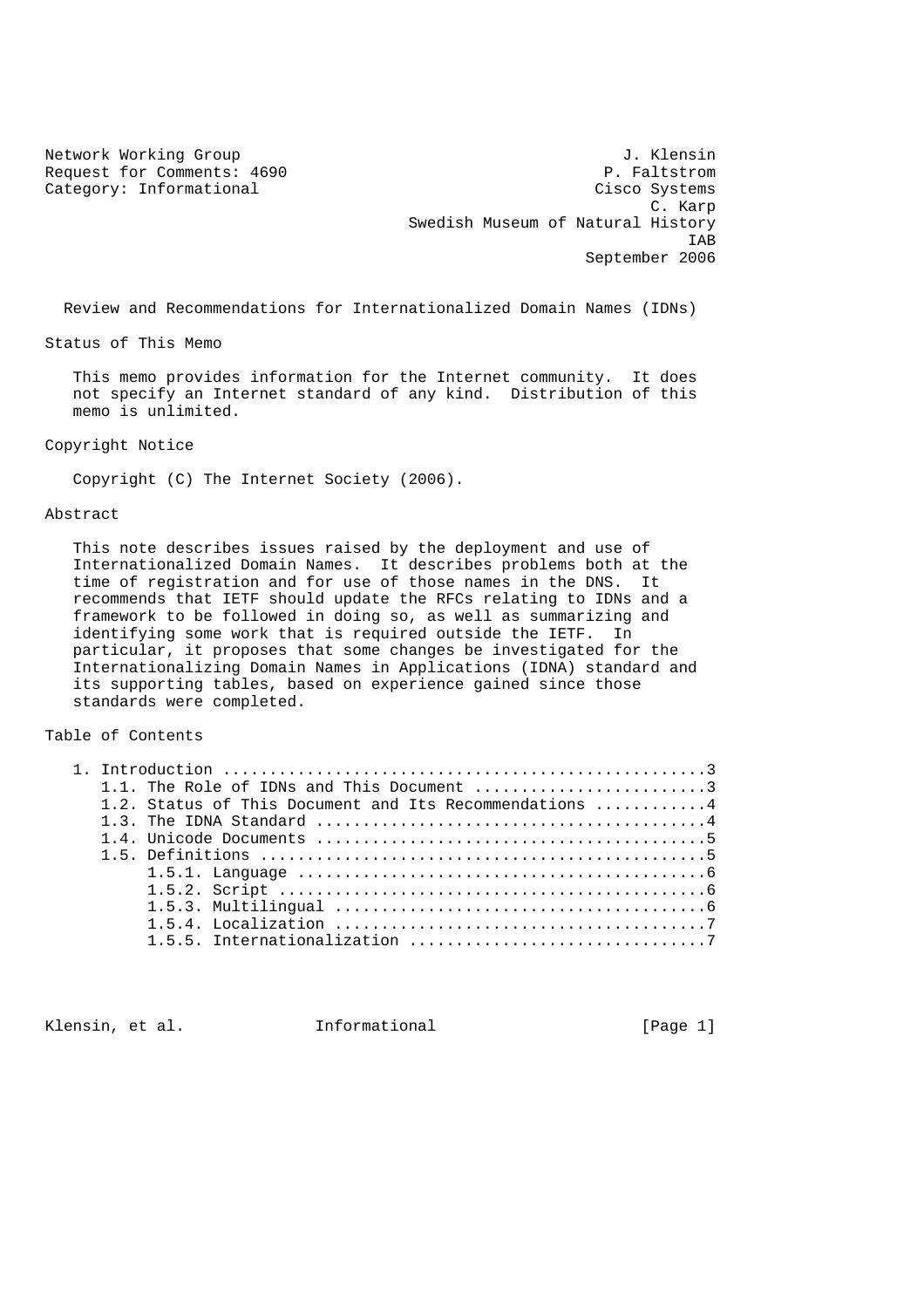|  |      | 2.1. User Conceptions, Local Character Sets, and Input issues 11 |
|--|------|------------------------------------------------------------------|
|  |      |                                                                  |
|  |      | 2.2.1. Language-Specific Character Matching 13                   |
|  |      |                                                                  |
|  |      | 2.2.3. Normalization and Character Mappings 14                   |
|  |      | 2.2.4. URLs in Printed Form 16                                   |
|  |      |                                                                  |
|  |      | 2.2.6. Confusable Character Issues 17                            |
|  |      | 2.2.7. The IESG Statement and IDNA issues 19                     |
|  |      | 3. Migrating to New Versions of Unicode 20                       |
|  |      |                                                                  |
|  |      | 3.2. Version Changes and Normalization Issues 21                 |
|  |      | 3.2.1. Unnormalized Combining Sequences 21                       |
|  |      | 3.2.2. Combining Characters and Character Components 22          |
|  |      | 3.2.3. When does normalization occur? 23                         |
|  |      | 4. Framework for Next Steps in IDN Development 24                |
|  |      | 4.1. Issues within the Scope of the IETF 24                      |
|  |      |                                                                  |
|  |      | 4.1.2. Non-DNS and Above-DNS Internationalization                |
|  |      |                                                                  |
|  |      | 4.1.3. Security Issues, Certificates, etc. 25                    |
|  |      | 4.1.4. Protocol Changes and Policy Implications 27               |
|  |      | 4.1.5. Non-US-ASCII in Local Part of Email Addresses 27          |
|  |      | 4.1.6. Use of the Unicode Character Set in the IETF 27           |
|  | 4.2. | Issues That Fall within the Purview of ICANN 28                  |
|  |      |                                                                  |
|  |      | 4.2.2. Policy at Registries 28                                   |
|  |      | 4.2.3. IDNs at the Top Level of the DNS 29                       |
|  |      | 5. Specific Recommendations for Next Steps 29                    |
|  |      | 5.1. Reduction of Permitted Character List 29                    |
|  |      | 5.1.1. Elimination of All Non-Language Characters 30             |
|  |      | 5.1.2. Elimination of Word-Separation Punctuation 30             |
|  |      | 5.2. Updating to New Versions of Unicode 30                      |
|  |      |                                                                  |
|  |      | 5.4. Databases of Registered Names 31                            |
|  |      |                                                                  |
|  |      |                                                                  |
|  |      |                                                                  |
|  |      |                                                                  |
|  |      |                                                                  |

Klensin, et al. 1nformational [Page 2]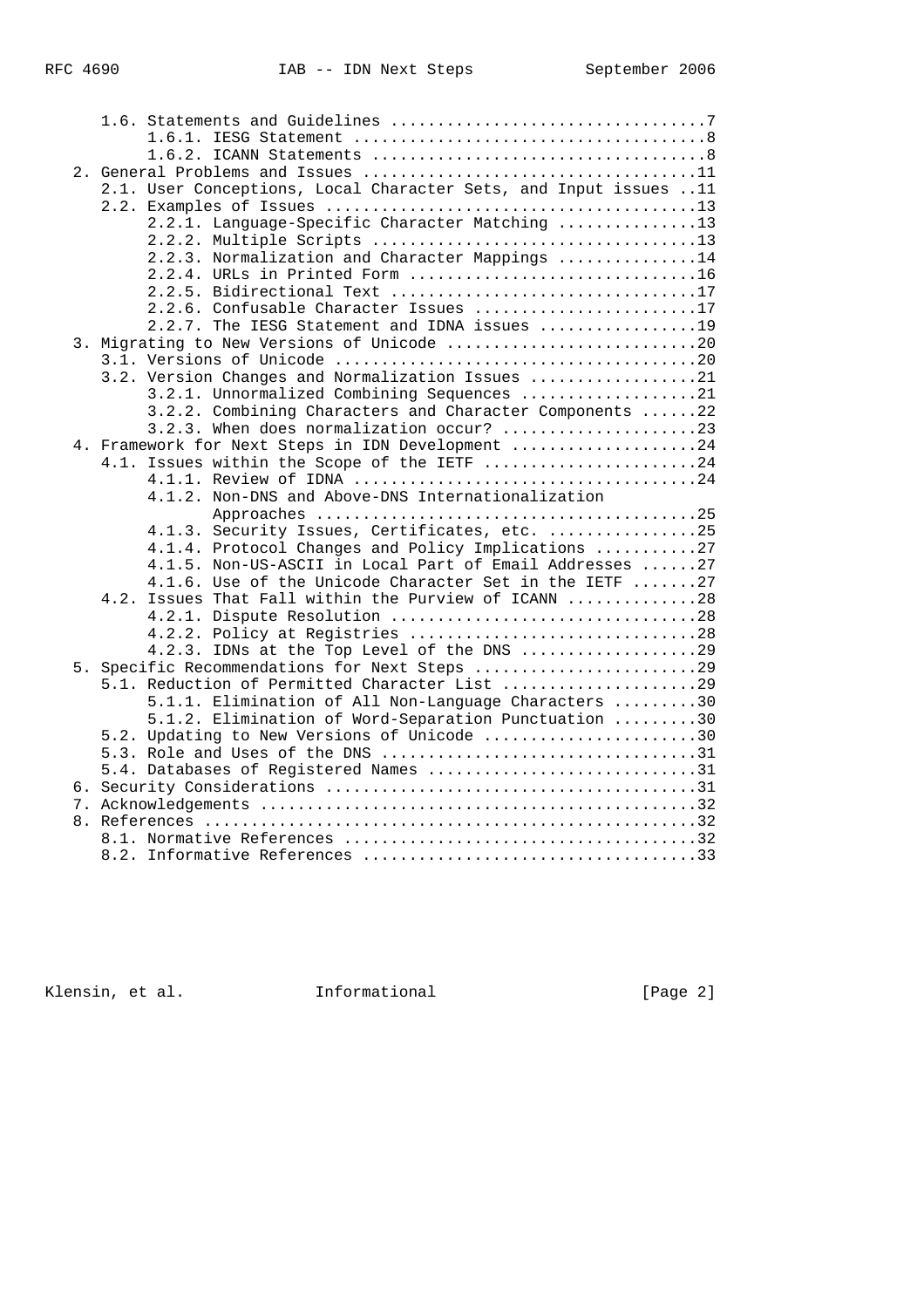## 1. Introduction

1.1. The Role of IDNs and This Document

 While IDNs have been advocated as the solution to a wide range of problems, this document is written from the perspective that they are no more and no less than DNS names, reflecting the same requirements for use, stability, and accuracy as traditional "hostnames", but using a much larger collection of permitted characters. In particular, while IDNs represent a step toward an Internet that is equally accessible from all languages and scripts, they, at best, address only a small part of that very broad objective. There has been controversy since IDNs were first suggested about how important they will actually turn out to be; that controversy will probably continue. Accessibility from all languages is an important objective, hence it is important that our standards and definitions for IDNs be smoothly adaptable to additional scripts as they are added to the Unicode character set.

 The utility of IDNs must be evaluated in terms of their application by users and in protocols: the ability to simply put a name into the DNS and retrieve it is not, in and of itself, important. From this point of view, IDNs will be useful and effective if they provide stable and predictable references -- references that are no less stable and predictable, and no less secure, than their ASCII counterparts.

 This combination of objectives and criteria has proven very difficult to satisfy. Experience in developing the IDNA standard and during the initial years of its implementation and deployment suggests that it may be impossible to fully satisfy all of them and that engineering compromises are needed to yield a result that is workable, even if not completely satisfactory. Based on that experience and issues that have been raised, it is now appropriate to review some of the implications of IDNs, the decisions made in defining them, and the foundation on which they rest and determine whether changes are needed and, if so, which ones.

 The design of the DNS itself imposes some additional constraints. If the DNS is to remain globally interoperable, there are specific characteristics that no implementation of IDNs, or the DNS more generally, can change. For example, because the DNS is a global hierarchal administrative namespace with only a single name at any given node, there is one and only one owner of each domain name. Also, when strings are looked up in the DNS, positive responses can only reflect exact matches: if there is no exact match, then one gets an error reply, not a list of near matches or other supplemental information. Searches and approximate matchings are not possible.

Klensin, et al. 1nformational 1999 [Page 3]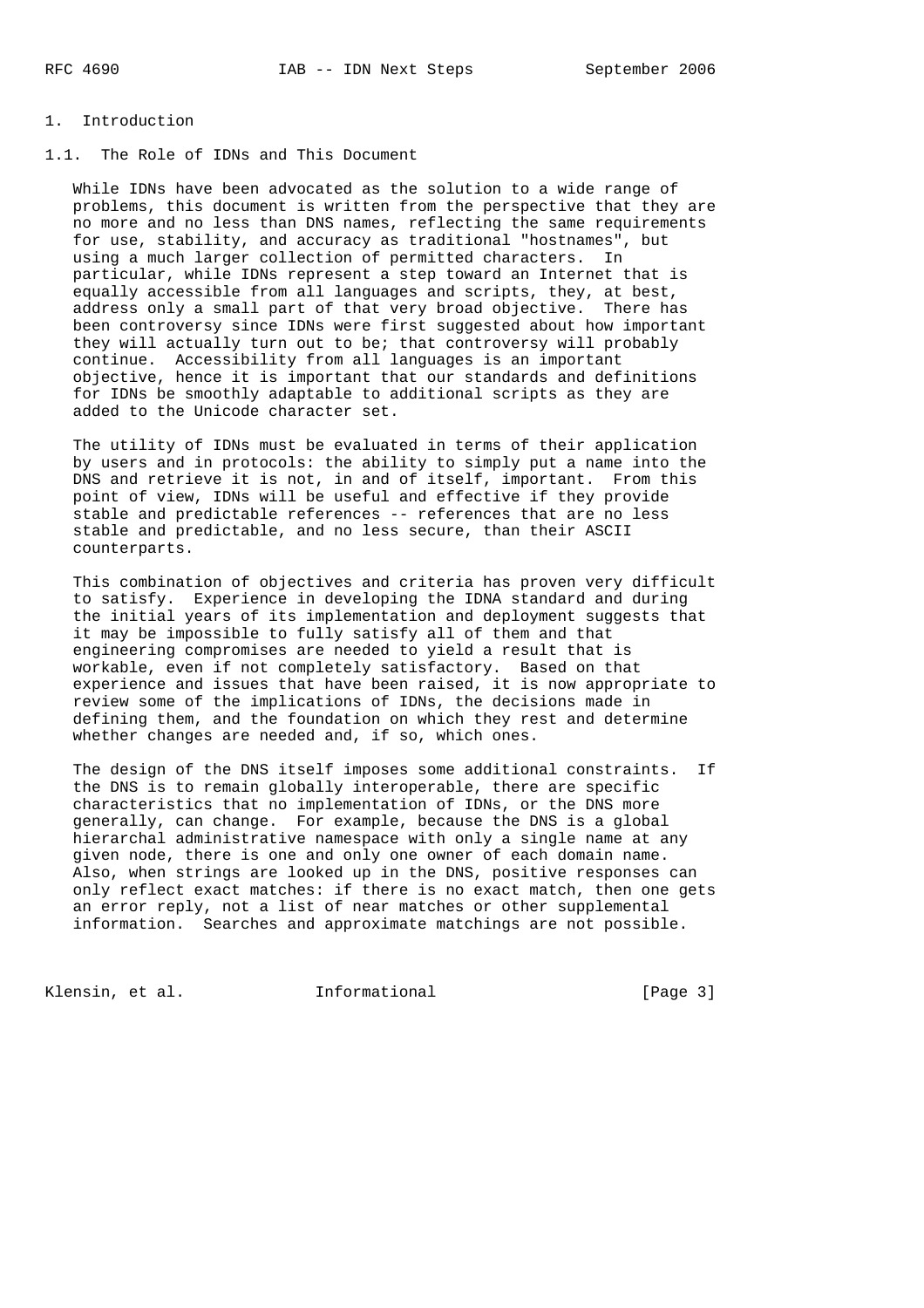Finally, because the DNS is a distributed system where any server might cache responses, and later use those cached responses to attempt to satisfy queries before a global lookup is done, every server must use the same matching criteria.

1.2. Status of This Document and Its Recommendations

 This document reviews the IDN landscape from an IETF perspective and presents the recommendations and conclusions of the IAB, based partially on input from an ad hoc committee charged with reviewing IDN issues and the path forward (see Section 7). Its recommendations are advice to the IETF, or in a few cases to other bodies, for topics to be investigated and actions to be taken if those bodies, after their examinations, consider those actions appropriate.

1.3. The IDNA Standard

 During 2002, the IETF completed the following RFCs that, together, define IDNs:

- RFC 3454 Preparation of Internationalized Strings ("Stringprep") [RFC3454]. Stringprep is a generic mechanism for taking a Unicode string and converting it into a canonical format. Stringprep itself is just a collection of rules, tables, and operations. Any protocol or algorithm that uses it must define a "Stringprep profile", which specifies which of those rules are applied, how, and with which characteristics.
- RFC 3490 Internationalizing Domain Names in Applications (IDNA) [RFC3490]. IDNA is the base specification in this group. It specifies that Nameprep is used as the Stringprep profile for domain names, and that Punycode is the relevant encoding mechanism for use in generating an ASCII-compatible ("ACE") form of the name. It also applies some additional conversions and character filtering that are not part of Nameprep.
- RFC 3491 Nameprep: A Stringprep Profile for Internationalized Domain Names (IDN) [RFC3491]. Nameprep is designed to meet the specific needs of IDNs and, in particular, to support case-folding for scripts that support what are traditionally known as upper- and lowercase forms of the same letters. The result of the Nameprep algorithm is a string containing a subset of the Unicode Character set, normalized and case-folded so that case-insensitive comparison can be made.

Klensin, et al. 1nformational 1999 [Page 4]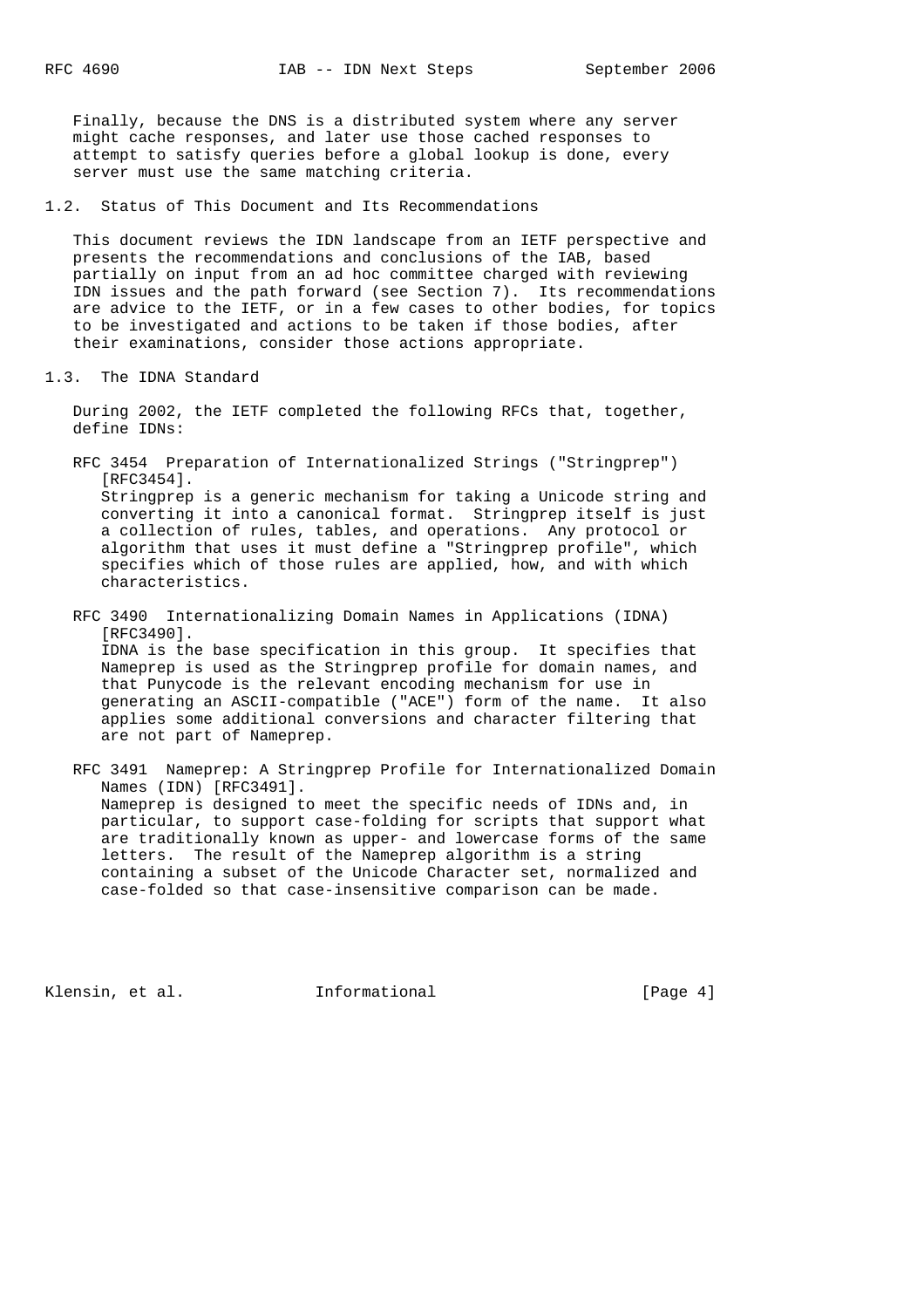RFC 3492 Punycode: A Bootstring encoding of Unicode for Internationalized Domain Names in Applications (IDNA) [RFC3492]. Punycode is a mechanism for encoding a Unicode string in ASCII characters. The characters used are the same the subset of characters that are allowed in the hostname definition of DNS, i.e., the "letter, digit, and hyphen" characters, sometimes known as "LDH".

#### 1.4. Unicode Documents

 Unicode is used as the base, and defining, character set for IDNs. Unicode is standardized by the Unicode Consortium, and synchronized with ISO to create ISO/IEC 10646 [ISO10646]. At the time the RFCs mentioned earlier were created, Unicode was at Version 3.2. For reasons explained later, it was necessary to pick a particular, then-current, version of Unicode when IDNA was adopted. Consequently, the RFCs are explicitly dependent on Unicode Version 3.2 [Unicode32]. There is, at present, no established mechanism for modifying the IDNA RFCs to use newer Unicode versions (see Section 3.1).

 Unicode is a very large and complex character set. (The term "character set" or "charset" is used in a way that is peculiar to the IETF and may not be the same as the usage in other bodies and contexts.) The Unicode Standard and related documents are created and maintained by the Unicode Technical Committee (UTC), one of the committees of the Unicode Consortium.

 The Consortium first published The Unicode Standard [Unicode10] in 1991, and continues to develop standards based on that original work. Unicode is developed in conjunction with the International Organization for Standardization, and it shares its character repertoire with ISO/IEC 10646. Unicode and ISO/IEC 10646 function equivalently as character encodings, but The Unicode Standard contains much more information for implementers, covering -- in depth -- topics such as bitwise encoding, collation, and rendering. The Unicode Standard enumerates a multitude of character properties, including those needed for supporting bidirectional text. The Unicode Consortium and ISO standards do use slightly different terminology.

## 1.5. Definitions

 The following terms and their meanings are critical to understanding the rest of this document and to discussions of IDNs more generally. These terms are derived from [RFC3536], which contains additional discussion of some of them.

Klensin, et al. 1nformational 1999 [Page 5]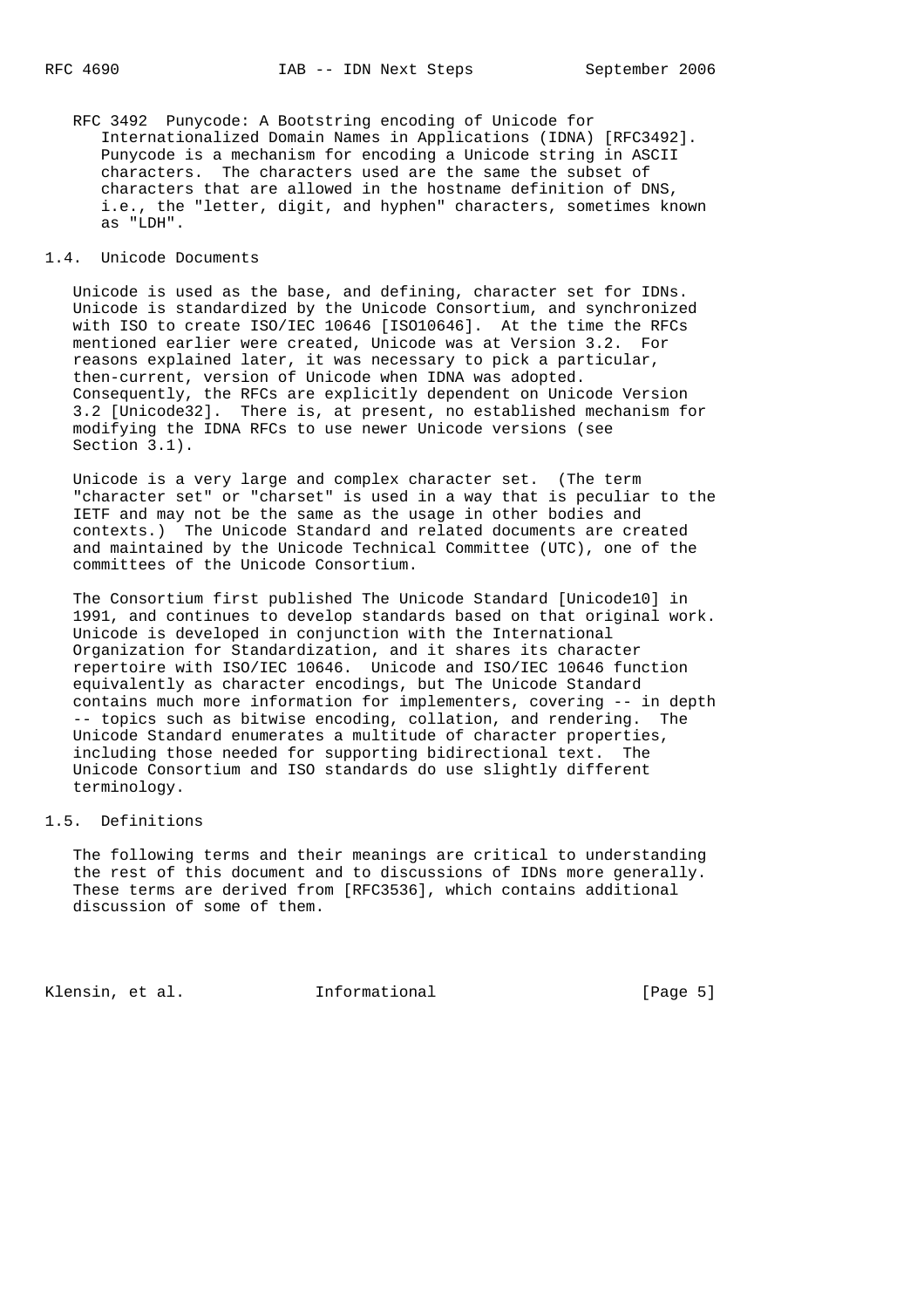### 1.5.1. Language

 A language is a way that humans interact. The use of language occurs in many forms, including speech, writing, and signing.

 Some languages have a close relationship between the written and spoken forms, while others have a looser relationship. RFC 3066 [RFC3066] discusses languages in more detail and provides identifiers for languages for use in Internet protocols. Computer languages are explicitly excluded from this definition. The most recent IETF work in this area, and on script identification (see below), is documented in [RFC4645] and [RFC4646].

### 1.5.2. Script

 A script is a set of graphic characters used for the written form of one or more languages. This definition is the one used in [ISO10646].

 Examples of scripts are Arabic, Cyrillic, Greek, Han (the so-called ideographs used in writing Chinese, Japanese, and Korean), and "Latin". Arabic, Greek, and Latin are, of course, also names of languages.

 Historically, the script that is known as "Latin" in Unicode and most contexts associated with information technology standards is known in the linguistic community as "Roman" or "Roman-derived". The latter terminology distinguishes between the Latin language and the characters used to write it, especially in Republican times, from the much richer and more decorated script derived and adapted from those characters. Since IDNA is defined using Unicode and that standard used the term "LATIN" in its character names and descriptions, that terminology will be used in this document as well except when "Roman-derived" is needed for clarity. However, readers approaching this document from a cultural or linguistic standpoint should be aware that the use of, or references to, "Latin script" in this document refers to the entire collection of Roman-derived characters, not just the characters used to write the Latin language. Some other issues with script identification and relationships with other standards are discussed in [RFC4646].

## 1.5.3. Multilingual

 The term "multilingual" has many widely-varying definitions and thus is not recommended for use in standards. Some of the definitions relate to the ability to handle international characters; other definitions relate to the ability to handle multiple charsets; and still others relate to the ability to handle multiple languages.

Klensin, et al. 1nformational 1999 [Page 6]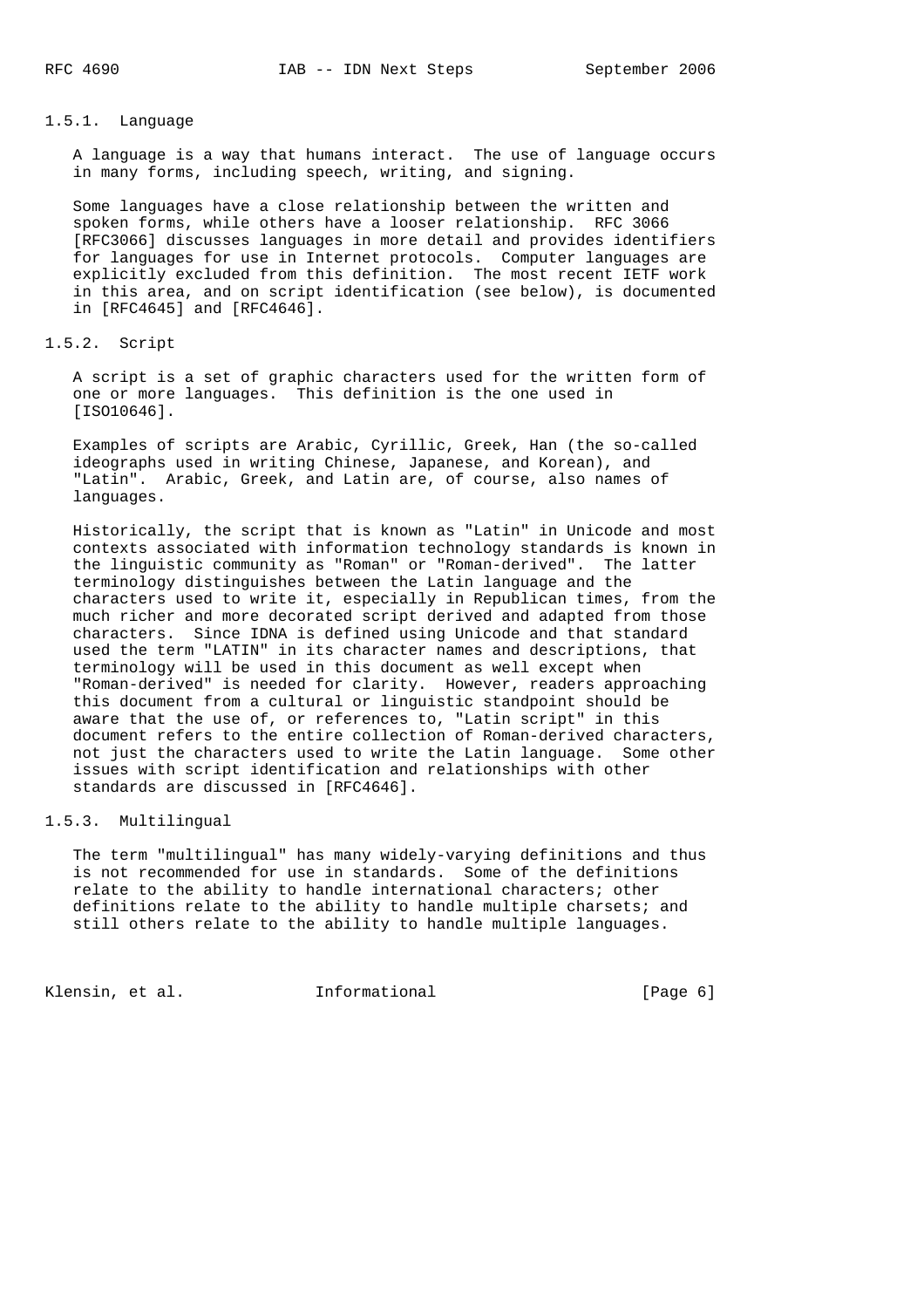While this term has been deprecated for IETF-related uses and does not otherwise appear in this document, a discussion here seemed appropriate since the term is still widely used in some discussions of IDNs.

### 1.5.4. Localization

 Localization is the process of adapting an internationalized application platform or application to a specific cultural environment. In localization, the same semantics are preserved while the syntax or presentation forms may be changed.

 Localization is the act of tailoring an application for a different language or script or culture. Some internationalized applications can handle a wide variety of languages. Typical users understand only a small number of languages, so the program must be tailored to interact with users in just the languages they know.

 Somewhat different definitions for localization and internationalization (see below) are used by groups other than the IETF. See [W3C-Localization] for one example.

### 1.5.5. Internationalization

 In the IETF, the term "internationalization" is used to describe adding or improving the handling of non-ASCII text in a protocol. Other bodies use the term in other ways, often with subtle variation in meaning. The term "internationalization" is often abbreviated "i18n" (and localization as "l10n").

 Many protocols that handle text only handle the characters associated with one script (often, a subset of the characters used in writing English text), or leave the question of what character set is used up to local guesswork (which leads to interoperability problems). Adding non-ASCII text to such a protocol allows the protocol to handle more scripts, with the intention of being able to include all of the scripts that are useful in the world. It is naive (sic) to believe that all English words can be written in ASCII, various mythologies notwithstanding.

#### 1.6. Statements and Guidelines

 When the IDNA RFCs were published, the IESG and ICANN made statements that were intended to guide deployment and future work. In recent months, ICANN has updated its statement and others have also made contributions. It is worth noting that the quality of understanding of internationalization issues as applied to the DNS has evolved

Klensin, et al. 1nformational 1999 [Page 7]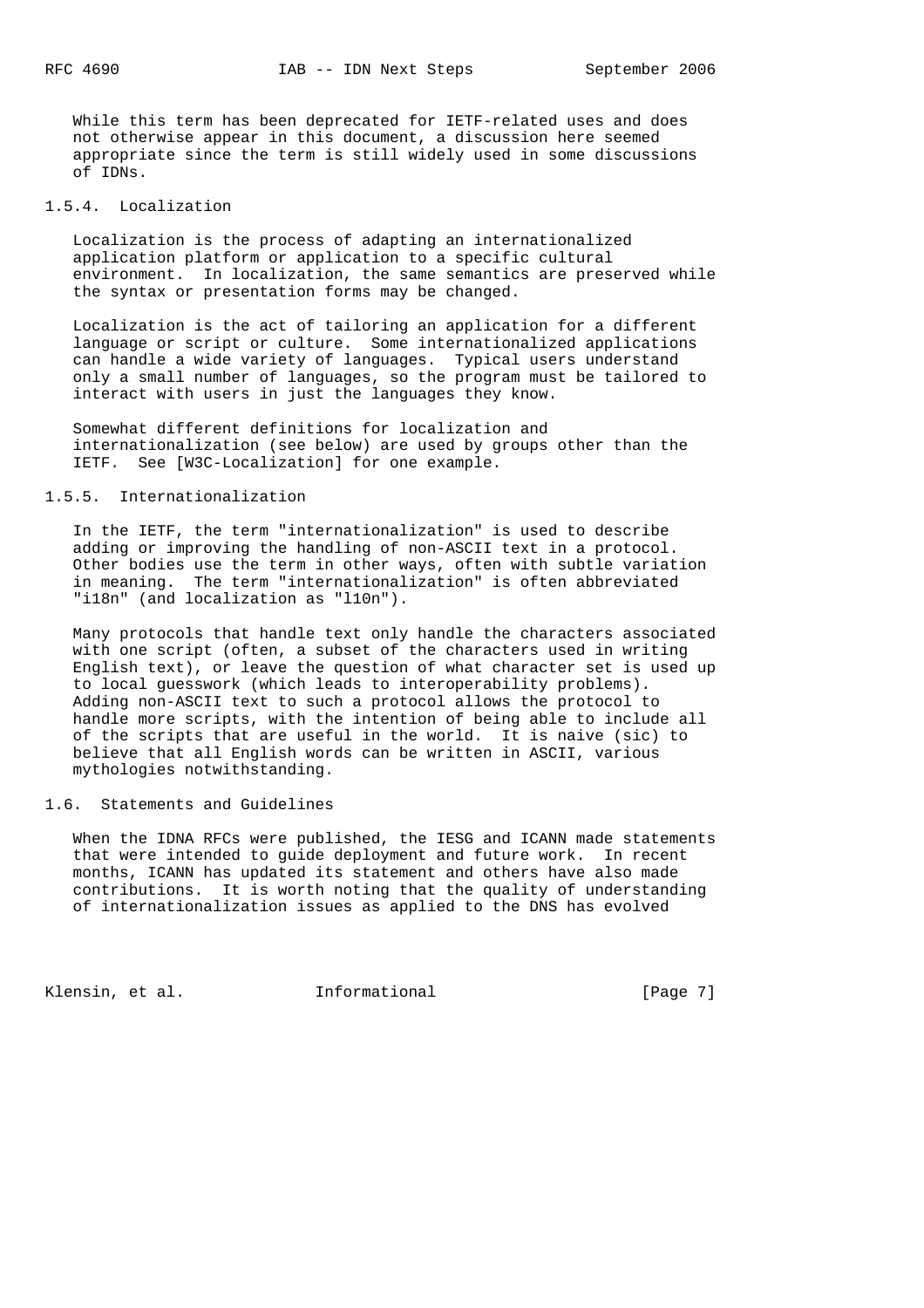considerably over the last few years. Organizations that took specific positions a year or more ago might not make exactly the same statements today.

#### 1.6.1. IESG Statement

The IESG made a statement on IDNA [IESG-IDN]:

 IDNA, through its requirement of Nameprep [RFC3491], uses equivalence tables that are based only on the characters themselves; no attention is paid to the intended language (if any) for the domain name. However, for many domain names, the intended language of one or more parts of the domain name actually does matter to the users.

 Similarly, many names cannot be presented and used without ambiguity unless the scripts to which their characters belong are known. In both cases, this additional information should be of concern to the registry.

 The statement is longer than this, but these paragraphs are the important ones. The rest of the statement consists of explanations and examples.

## 1.6.2. ICANN Statements

## 1.6.2.1. Initial ICANN Guidelines

 Soon after the IDNA standards were adopted, ICANN produced an initial version of its "IDN Guidelines" [ICANNv1]. This document was intended to serve two purposes. The first was to provide a basis for releasing the Generic Top Level Domain (gTLD) registries that had been established by ICANN from a contractual restriction on the registration of labels containing hyphens in the third and fourth positions. The second was to provide a general framework for the development of registry policies for the implementation of IDNs.

 One of the key components of this framework prescribed strict compliance with RFCs 3490, 3491, and 3492. With the framework, ICANN specified that IDNA was to be the sole mechanism to be used in the DNS to represent IDNs.

 Limitations on the characters available for inclusion in IDNs were mandated by two mechanisms. The first was by requiring an "inclusion-based approach (meaning that code points that are not explicitly permitted by the registry are prohibited) for identifying permissible

Klensin, et al. 1nformational 1999 [Page 8]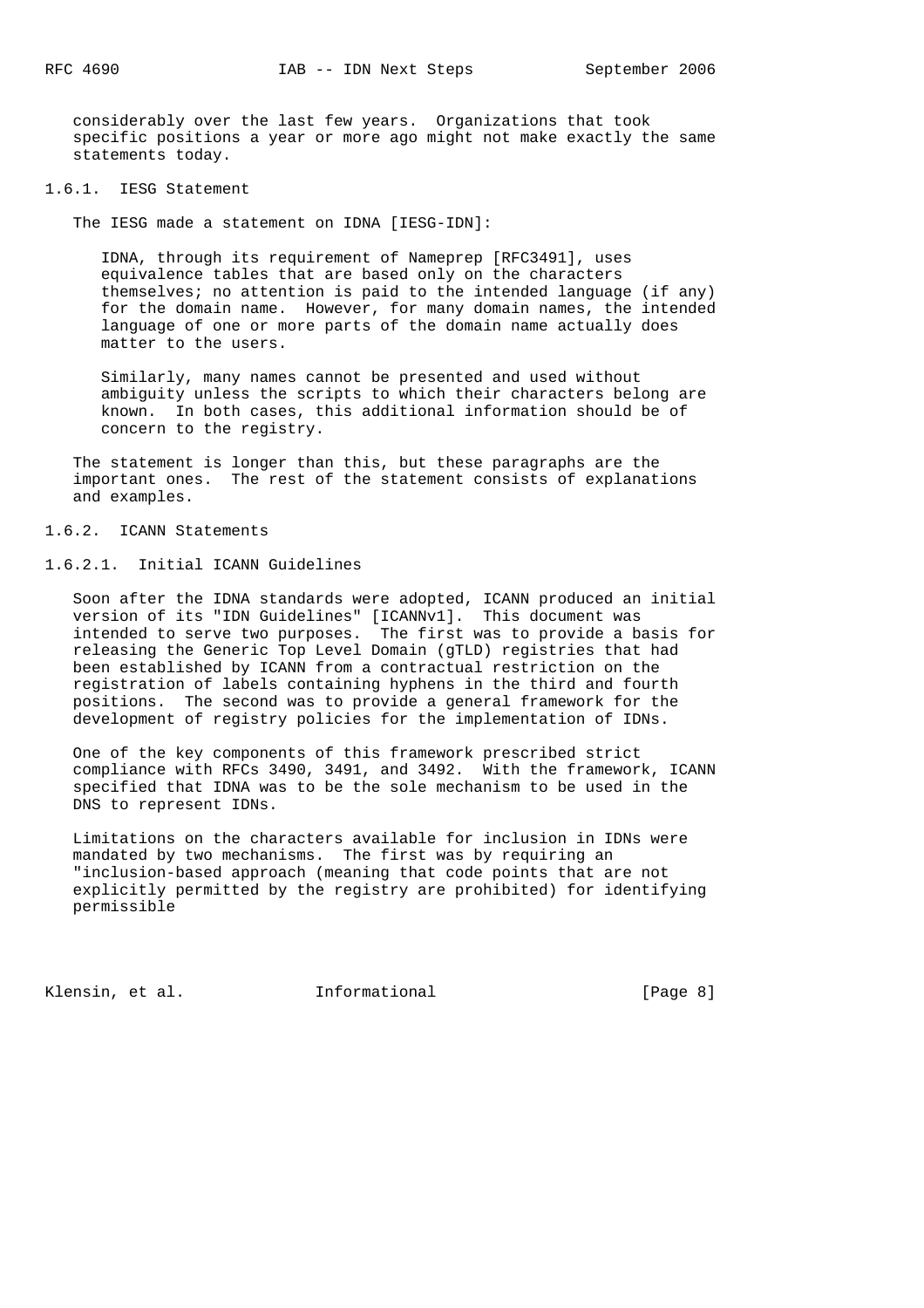code points from among the full Unicode repertoire." The second mechanism required the association of every IDN with a specific language, with additional policies also being language based:

 "In implementing the IDN standards, top-level domain registries will (a) associate each registered internationalized domain name with one language or set of languages,

 (b) employ language-specific registration and administration rules that are documented and publicly available, such as the reservation of all domain names with equivalent character variants in the languages associated with the registered domain name, and, (c) where the registry finds that the registration and administration rules for a given language would benefit from a character variants table, allow registrations in that language only when an appropriate table is available. ... In implementing the IDN standards, top-level domain registries should, at least initially, limit any given domain label (such as a second-level domain name) to the characters associated with one language or set of languages only."

 It was left to each TLD registry to define the character repertoire it would associate with any given language. This led to significant variation from registry to registry, with further heterogeneity in the underlying language-based IDN policies. If the guidelines had made provision for IDN policies also being based on script, a substantial amount of the resulting ambiguity could have been avoided. However, they did not, and the sequence of events leading to the present review of IDNA was thus triggered.

# 1.6.2.2. ICANN Version 2 Guidelines

 One of the responses of the TLD registries to what was widely perceived as a crisis situation was to invoke the mechanism described in the initial guidelines: "As the deployment of IDNs proceeds, ICANN and the IDN registries will review these Guidelines at regular intervals, and revise them as necessary based on experience."

 The pivotal requirement was the modification of the guidelines to permit script-based policies for IDNs. Further concern was expressed about the need for realistically implementable mechanisms for the propagation of TLD registry policies into the lower levels of their name trees. In addition to the anticipated increase of constraint on the protocol level, one obvious additional approach would be to replace the guidelines by an instrument that itself had clear status in the IETF's normative framework. A BCP was therefore seen as the appropriate focus for longer-term effort. The most pressing issues would be dealt with in the interim by incremental modification to the guidelines, but no need was seen for the detailed further development of those guidelines once that incremental modification was complete.

Klensin, et al. 1nformational [Page 9]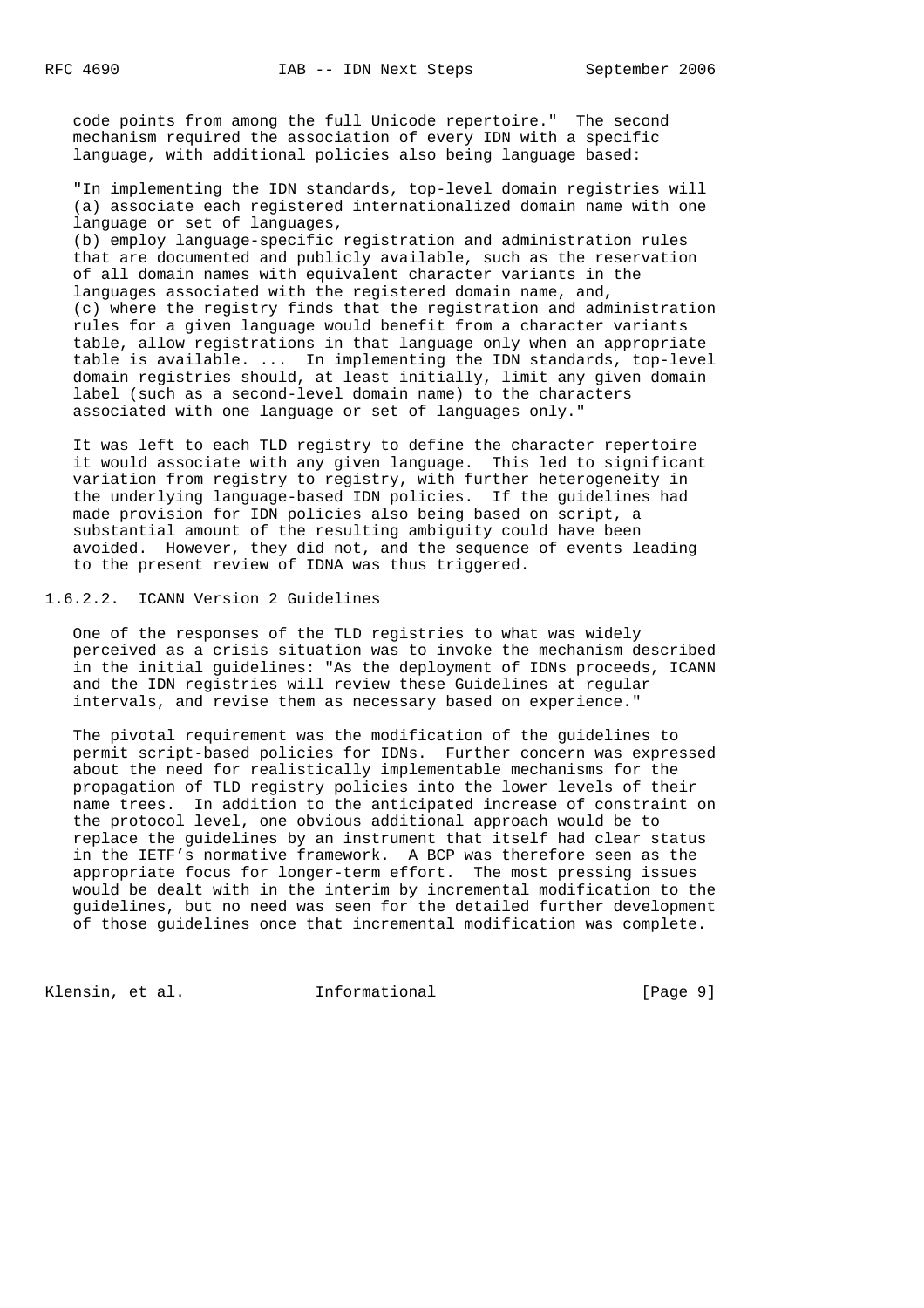The outcome of this action was a version 2.0 of the guidelines [ICANNv2], which was endorsed by the ICANN Board on November 8, 2005 for a period of nine months. The Board stated further that it "tasks the IDN working group to continue its important work and return to the board with specific IDN improvement recommendations before the ICANN Meeting in Morocco" and "supports the working group's continued action to reframe the guidelines completely in a manner appropriate for further development as a Best Current Practices (BCP) document, to ensure that the Guideline directions will be used deeper into the DNS hierarchy and within TLD's where ICANN has a lesser policy relationship."

 Retaining the inclusion-based approach established in version 1.0, the crucial addition to the policy framework is that:

 "All code points in a single label will be taken from the same script as determined by the Unicode Standard Annex #24: Script Names at http://www.unicode.org/reports/tr24. Exception to this is permissible for languages with established orthographies and conventions that require the commingled use of multiple scripts. In such cases, visually confusable characters from different scripts will not be allowed to coexist in a single set of permissible codepoints unless a corresponding policy and character table is clearly defined."

#### Additionally:

 "Permissible code points will not include: (a) line symbol-drawing characters (as those in the Unicode Box Drawing block), (b) symbols and icons that are neither alphanumeric nor ideographic language characters, such as typographic and pictographic dingbats, (c) characters with well-established functions as protocol elements, (d) punctuation marks used solely to indicate the structure of sentences."

 Attention has been called to several points that are not adequately dealt with (if at all) in the version 2.0 guidelines but that ought to be included in the policy framework without waiting for the production and release of a document based on a "best practices" model. The term "BCP" above does not necessarily refer to an IETF consensus document.

 The intention in November 2005 was for the recommended major revision to be put to the ICANN Board prior to its meeting in Morocco (in late June 2006), but for the changes to be collated incrementally and appear in interim version 2.n releases of the guidelines. The IAB's understanding is that, while there has been some progress with this,

Klensin, et al. **Informational** [Page 10]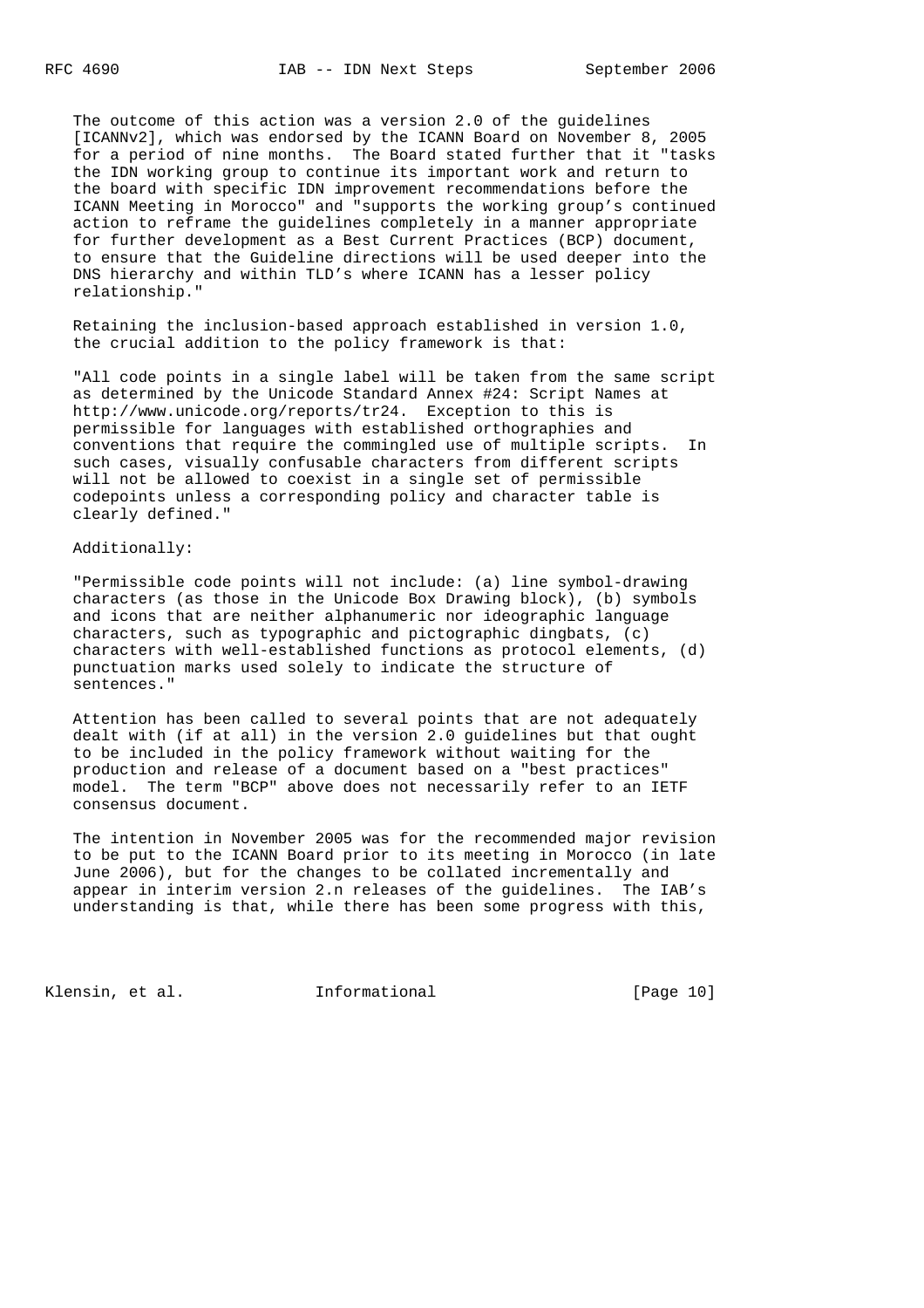other issues relating to IDNs subsequently diverted much of the energy that was intended to be devoted to the more extensive treatment of the guidelines.

2. General Problems and Issues

 This section interweaves problems and issues of several types. Each subsection outlines something that is perceived to be a problem or issue "with IDNs", therefore needing correction. Some of these issues can be at least partially resolved by making changes to elements of the IDNA protocol or tables. Others will exist as long as people have expectations of IDNs that are inconsistent with the basic DNS architecture. It is important to identify this entire range of problems because users, registrants, and policy makers often do not understand the protocol and other technical issues but only the difference between what they believe happens or should happen and what actually happens. As long as those differences exist, there will be demands for functionality or policy changes for IDNs. Of course, some of these demands will be less realistic than others, but even the realistic ones should be understood in the same context as the others.

 Most of the issues that have been raised, and that are discussed in this document, exist whether IDNA remains tied to Unicode 3.2 or whether migration to new Unicode versions is contemplated. A migration path is necessary to accommodate newly-coded scripts and to permit the maximum number of languages and scripts to be represented in domain names. However, the migration issues are largely separate from those involving a single Unicode version or Version 3.2 in particular, so they have been separated into this section and Section 3.

2.1. User Conceptions, Local Character Sets, and Input issues

 The labels of the DNS are just strings of characters that are not inherently tied to a particular language. As mentioned briefly in the Introduction, DNS labels that could not lexically be words in any language are possible and indeed common. There appears to be no reason to impose protocol restrictions on IDNs that would restrict them more than all-ASCII hostname labels have been restricted. For that reason, even describing DNS labels or strings of them as "names" is something of a misnomer, one that has probably added to user confusion about what to expect.

 Ordinarily, people use "words" when they think of things and wish others to think of them too, for example, "orange", "tree", "restaurant" or "Acme Inc". Words are normally in a specific language, such as English or Swedish. The character-string labels

Klensin, et al. 1nformational [Page 11]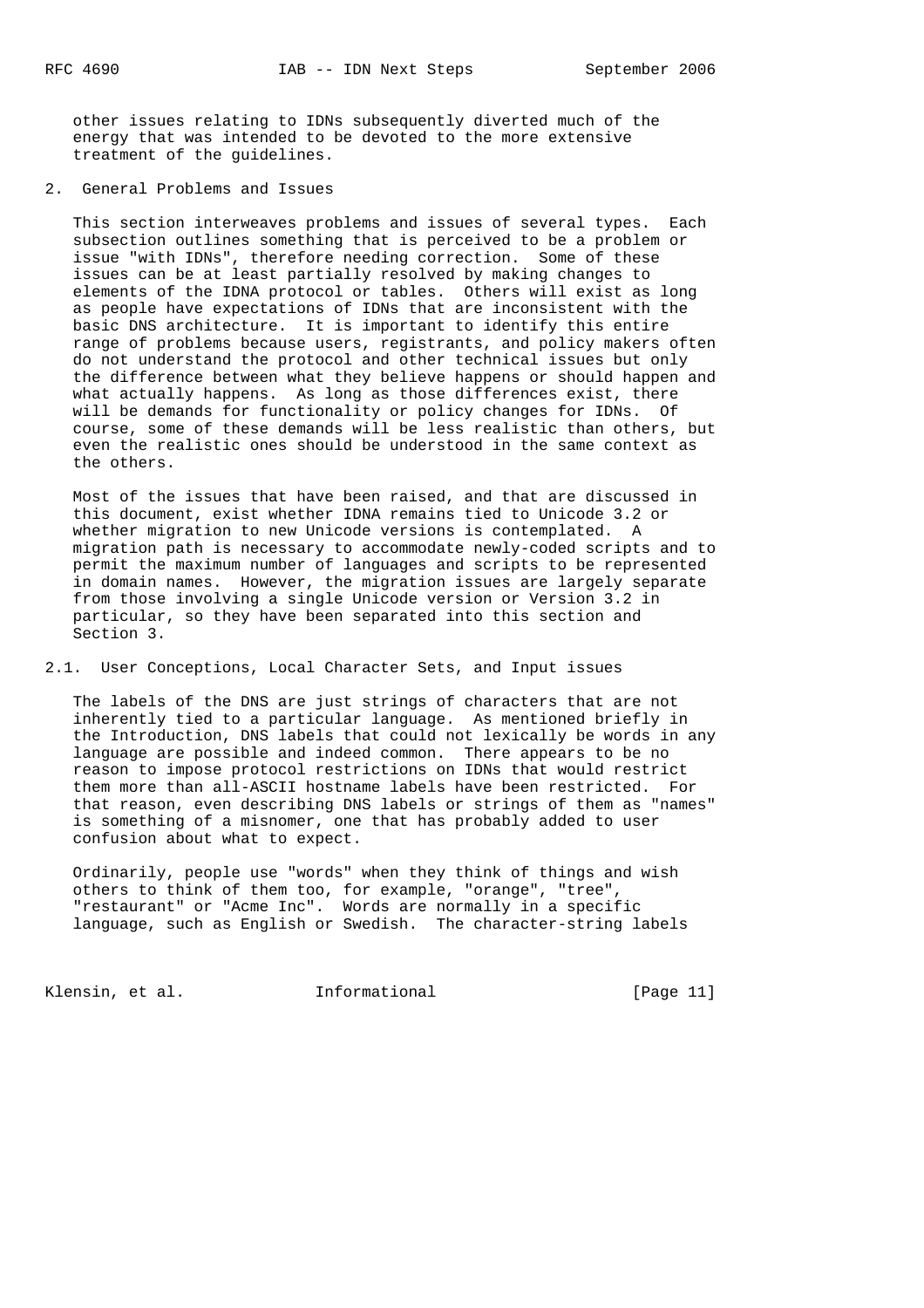supported by the DNS are, as suggested above, not inherently "words". While it is useful, especially for mnemonic value or to identify objects, for actual words to be used as DNS labels, other constraints on the DNS make it impossible to guarantee that it will be possible to represent every word in every language as a DNS label, internationalized or not.

 When writing or typing the label (or word), a script must be selected and a charset must be picked for use with that script. The choice of charset is typically not under the control of the user on a per-word or per-document basis, but may depend on local input devices, keyboard or terminal drivers, or other decisions made by operating system or even hardware designers and implementers.

 If that charset, or the local charset being used by the relevant operating system or application software, is not Unicode, a further conversion must be performed to produce Unicode. How often this is an issue depends on estimates of how widely Unicode is deployed as the native character set for hardware, operating systems, and applications. Those estimates differ widely, but it should be noted that, among other difficulties:

- o ISO 8859 versions [ISO.8859.2003] and even national variations of ISO 646 [ISO.646.1991], are still widely used in parts of Europe;
- o code-table switching methods, typically based on the techniques of ISO 2022 [ISO.2022.1986] are still in general use in many parts of the world, especially in Japan with Shift-JIS and its variations; and
- o computing, systems, and communications in China tend to use one or more of the national "GB" standards rather than native Unicode.

 Additionally, not all charsets define their characters in the same way and not all preexisting coding systems were incorporated into Unicode without changes. Sometimes local distinctions were made that Unicode does not make or vice versa. Consequently, conversion from other systems to Unicode may potentially lose information.

 The Unicode string that results from this processing -- processing that is trivial in a Unicode-native system but that may be significant in others -- is then used as input to IDNA.

Klensin, et al. 1nformational [Page 12]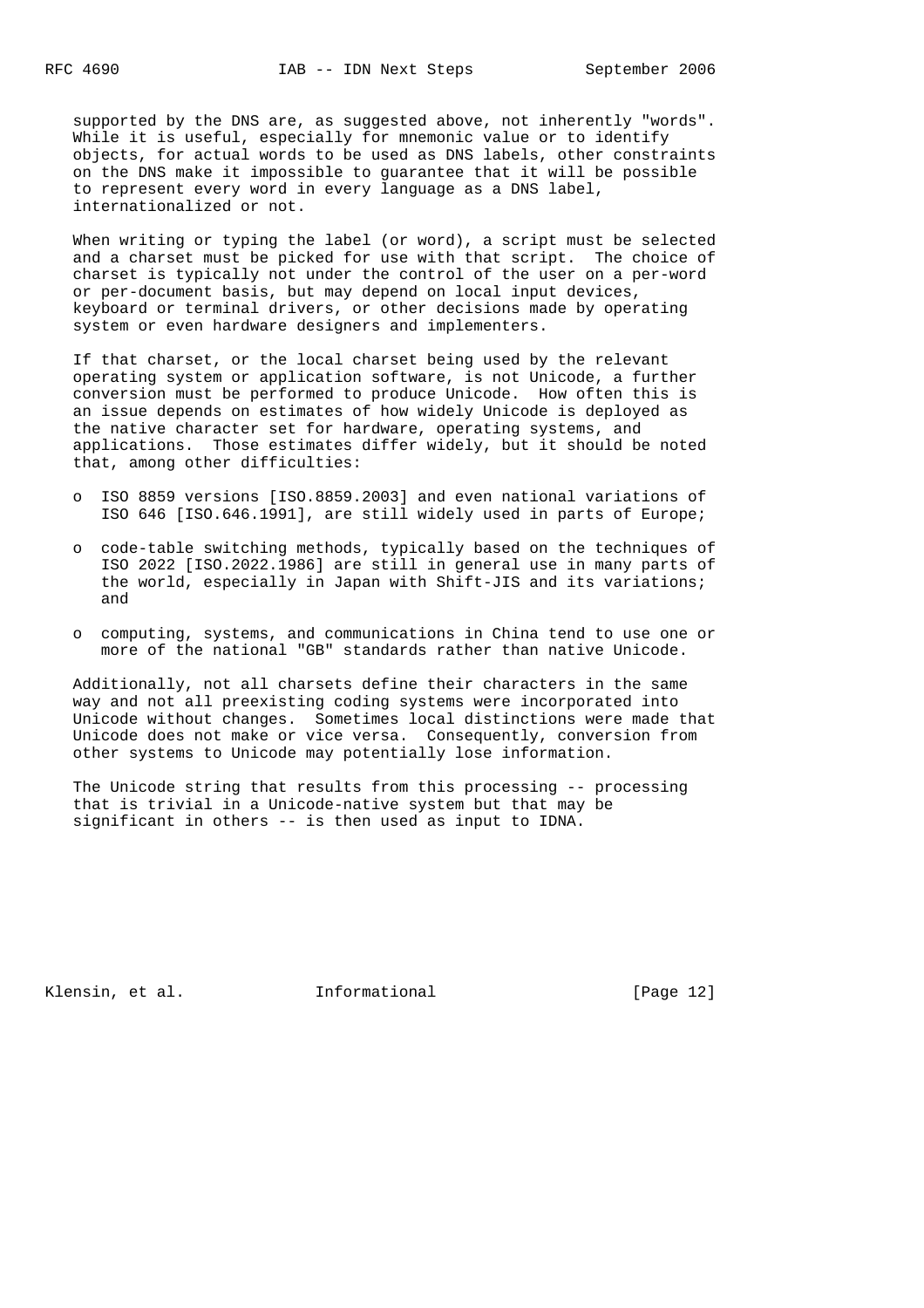## 2.2. Examples of Issues

 While much of the discussion below is stated in terms of Unicode codings and associated rules, the IAB believes that some of the issues are actually not about the Unicode character set per se, but about how distributed matching systems operate in reality, and about what implications the distributed delayed search for stored data that characterizes the DNS has on the mapping algorithms.

## 2.2.1. Language-Specific Character Matching

 There are similar words that can be expressed in multiple languages. Consider, for example, the name Torbjorn in Norwegian and Swedish. In Norwegian it is spelled with the character U+00F8 (LATIN SMALL LETTER O WITH STROKE) in the second syllable, while in Swedish it is spelled with U+00F6 (LATIN SMALL LETTER O WITH DIAERESIS). Those characters are not treated as equivalent according to the Unicode Standard and its Annexes while most people speaking Swedish, Danish, or Norwegian probably think they are equivalent.

 It is neither possible nor desirable to make these characters equivalent on a global basis. To do so would, for this example, rationalize the situation in Sweden while causing considerable confusion in Germany because the U+00F8 character is never used in the German language. But the "variant" model introduced in [RFC3743] and [RFC4290] can be used by a registry to prevent the worst consequence of the possible confusion, by ensuring either that both names are registered to the same party in a given domain or that one of them is completely prohibited.

### 2.2.2. Multiple Scripts

 There are languages in the world that can be expressed using multiple scripts. For example, some Eastern European and Central Asian languages can be expressed in either Cyrillic or Latin (see Section 1.5.2) characters, or some African and Southeast Asian languages can be expressed in either Arabic or Latin characters. A few languages can even be written in three different scripts. In other cases, the language is typically written in a combination of scripts (e.g., Kanji, Kana, and Romaji for Japanese; Hangul and Hanji for Korean). Because of this, the same word, in the same language, can be expressed in different ways. For some languages, only a single script is normally used to write a single word; for others, mixed scripts are required; and, for still others, special circumstances may dictate mixing scripts in labels although that is not normally done for "words". For IDN purposes, these variations make the definition of "script" extremely sensitive, especially since ICANN is now recommending that it be used as the primary basis for

Klensin, et al. Informational [Page 13]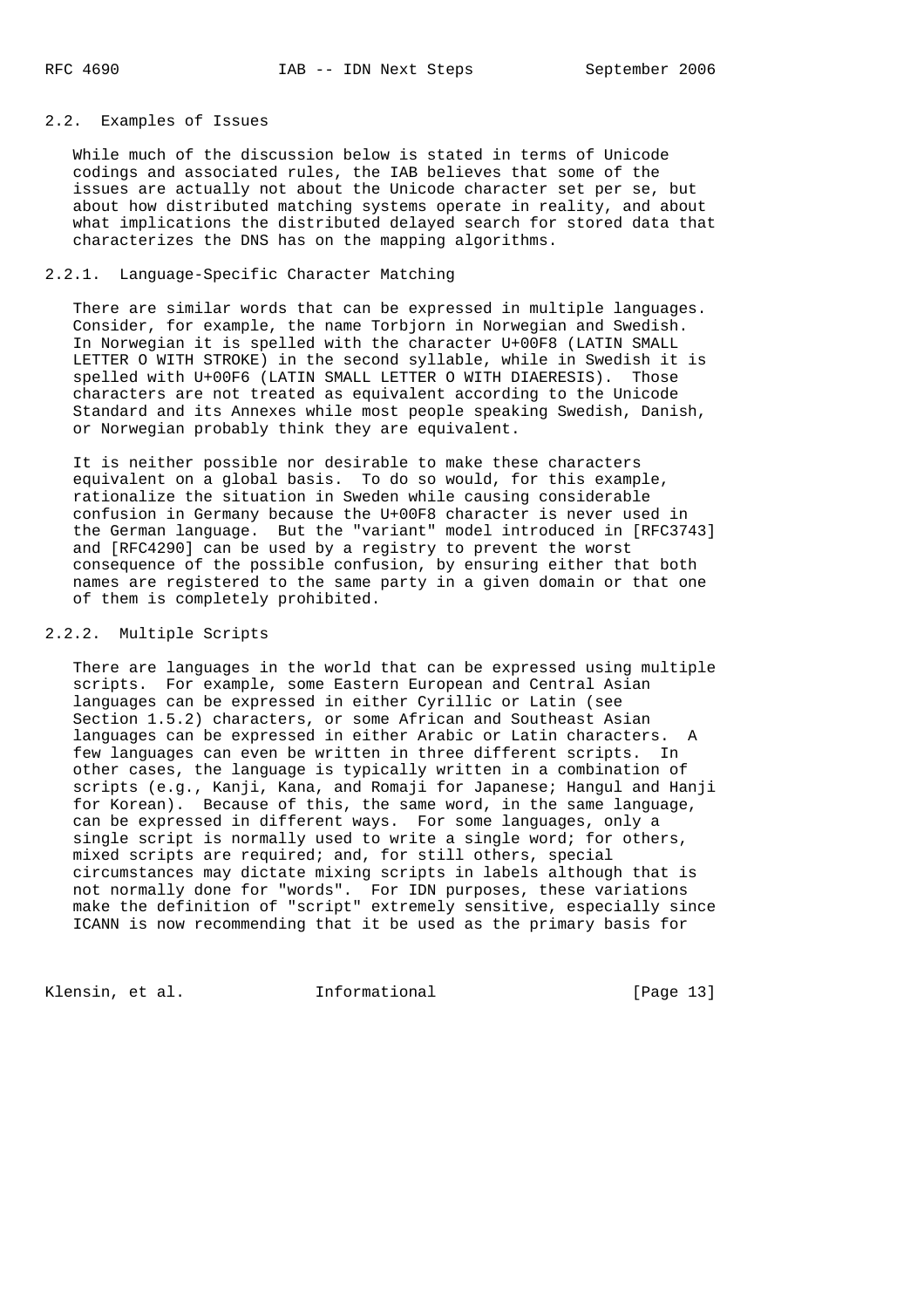registry policies. However essential it may be to prohibit mixed script labels, additional policy nuance is required for "languages with established orthographies and conventions that require the commingled use of multiple scripts".

2.2.3. Normalization and Character Mappings

 Unicode contains several different models for representing characters. The Chinese (Han)-derived characters of the "CJK" (Chinese, Japanese, and Korean) languages are "unified", i.e., characters with common derivation and similar appearances are assigned to the same code point. European characters derived from a Greek-Latin base are separated into separate code blocks for Latin, Greek, and Cyrillic even when individual characters are identical in both form and semantics. Separate code points based on font differences alone are generally prohibited, but a large number of characters for "mathematical" use have been assigned separate code points even though they differ from base ASCII characters only by font attributes such as "script", "bold", or "italic". Some characters that often appear together are treated as typographical digraphs with specific code points assigned to the combination, others require that the two-character sequences be used, and still others are available in both forms. Some Roman-derived letters that were developed as decorated variations on the basic Latin letter collection (e.g., by addition of diacritical marks) are assigned code points as individual characters, others must be built up as two (or more) character sequences using "combining characters".

 Many of these differences result from the desire to maintain backward compatibility while the standard evolved historically, and are hence understandable. However, the DNS requires precise knowledge of which codes and code sequences represent the same character and which ones do not. Limiting the potential difficulties with confusable characters (see Section 2.2.6) requires even more knowledge of which characters might look alike in some fonts but not in others. These variations make it difficult or impossible to apply a single set of rules to all of Unicode and, in doing so, satisfy everyone and their perceived needs. Instead, more or less complex mapping tables, defined on a character-by-character basis, are required to "normalize" different representations of the same character to a single form so that matching is possible.

 Unless normalization rules, such as those that underlie Nameprep, are applied, characters that are essentially identical will not match in the DNS, creating many opportunities for problems. The most common of these problems is that, due to the processing applied (and discussed above) before a word is represented as a Unicode string, a single word can end up being expressed as several different Unicode

Klensin, et al. 1nformational [Page 14]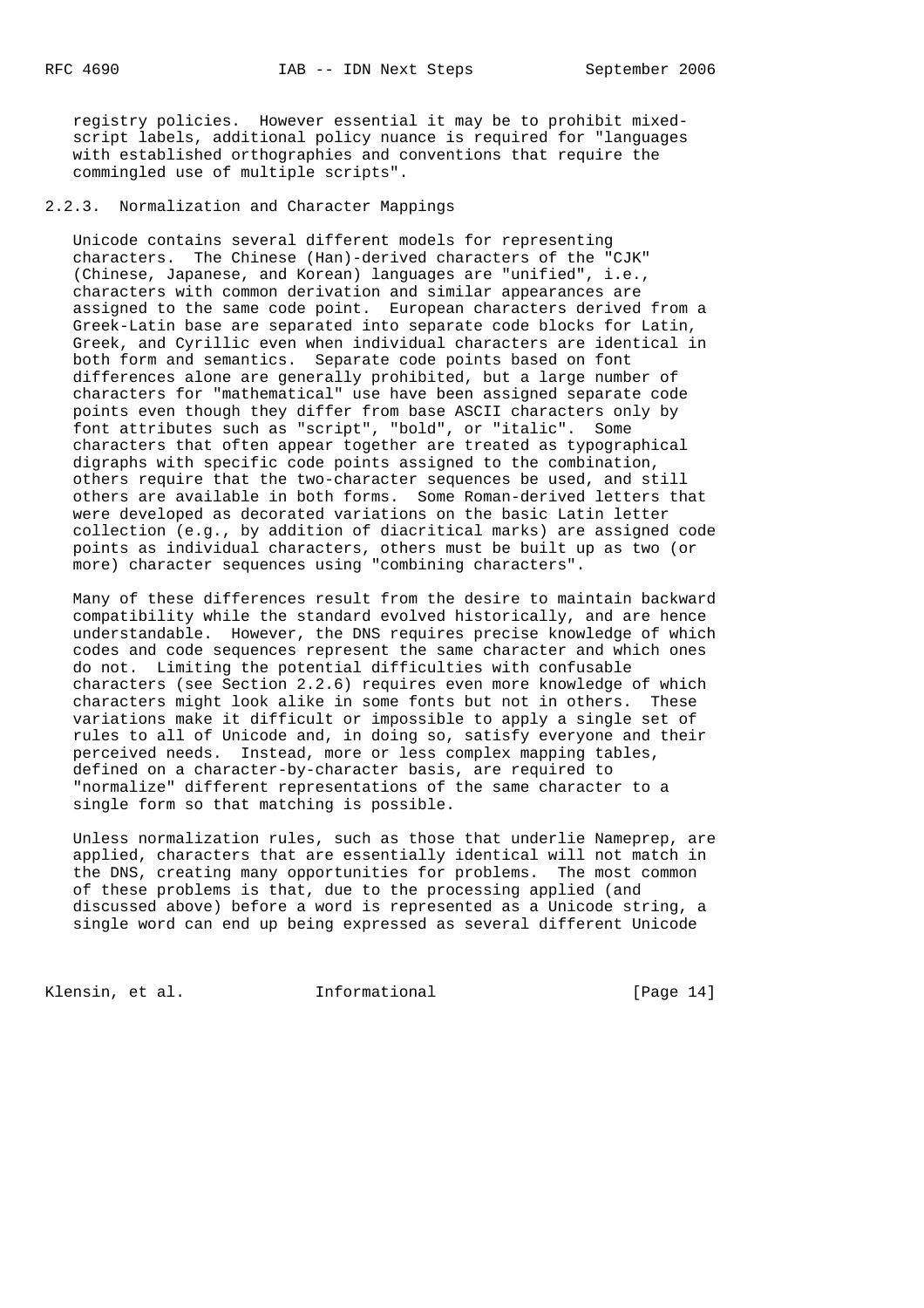strings. Even if normalization rules are applied, some strings that are considered identical by users will not compare equal. That problem is discussed in more detail elsewhere in this document, particularly in Section 3.2.1.

 IDNA attempts to compensate for these problems by using a normalization algorithm defined by the Unicode Consortium. This algorithm can change a sequence of one or more Unicode characters to another set of characters. One example is that the base character U+0061 (LATIN SMALL LETTER A) followed by U+0308 (COMBINING DIAERESIS) is changed to the single Unicode character U+00E4 (LATIN SMALL LETTER A WITH DIAERESIS).

 This Unicode normalization process accounts only for simple character equivalences, not equivalences that are language or script dependent. For example, as mentioned above, the characters U+00F8 (LATIN SMALL LETTER O WITH STROKE) and U+00F6 (LATIN SMALL LETTER O WITH DIAERESIS) are considered to match in Swedish (and some other languages), but not for all languages that use either of the characters. Having these characters be treated as equivalent in some contexts and not in others requires decisions and mechanisms that, in turn, depend much more on context than either IDNA or the Unicode character-based normalization tables can provide.

 Additional complications occur if the sequences are more complicated or if an attacker is making a deliberate effort to confuse the normalization process. For example, if the sequence U+0069 U+0307 (LATIN SMALL LETTER I followed by COMBINING DOT ABOVE) appears, the Unicode Normalization Method known as NFKC maps it into U+00EF (LATIN SMALL LETTER I WITH DIAERESIS), which is what one would predict. But consider U+0131 U+0308 (LATIN SMALL LETTER DOTLESS I and COMBINING DIAERESIS): is that the same character? Is U+0131 U+0307 U+0307 (dotless i and two combining dot-above characters) equivalent to U+00EF or U+0069, or neither? NFKC does not appear to tell us, nor does the definition of U+0307 appear to tell us what happens when it is combined with other "symbol above" arrangements (unlike some of the "accent above" combining characters, which more or less specify kerning). Similar issues arise when U+00EF is combined with various dot-above combining characters. Each of these questions provides some opportunities for spoofing if different display implementations interpret the rules in different ways.

 If we leave Latin scripts and examine those based on Chinese characters, we see there is also an absence of specific, lexigraphic, rules for transformations between Traditional and Simplified Chinese. Even if there were such rules, unification of Japanese and Korean

Klensin, et al. 1nformational [Page 15]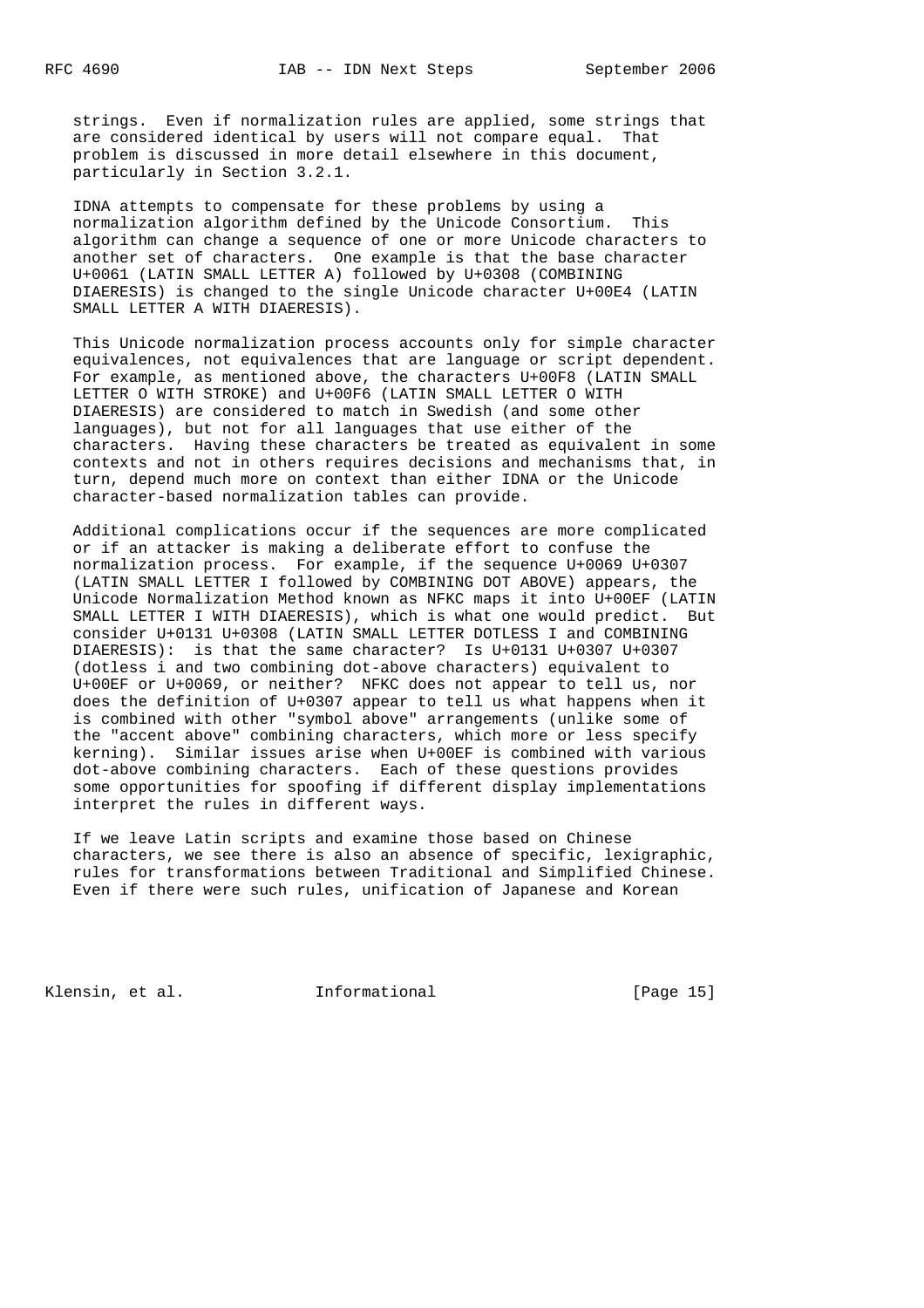characters with Chinese ones would make it impossible to normalize Traditional Chinese into Simplified Chinese ones without causing problems in Japanese and Korean use of the same characters.

 More generally, while some mappings, such as those between precomposed Latin script characters and the equivalent multiple code point composed character sequences, depend only on the characters themselves, in many or most cases, such as the case with Swedish above, the mapping is language or culturally dependent. There have been discussions as to whether different canonicalization rules (in addition to or instead of Unicode normalization) should be, or could be, applied differently to different languages or scripts. The fact that most scripts included in Unicode have been initially incorporated by copying an existing standard more or less intact has impact on the optimization of these algorithms and on forward compatibility. Even if the language is known and language-specific rules can be defined, dependencies on the language do not disappear. Canonicalization operations are not possible unless they either depend only on short sequences of text or have significant context available that is not obvious from the text itself. DNS lookups and many other operations do not have a way to capture and utilize the language or other information that would be needed to provide that context.

 These variations in languages and in user perceptions of characters make it difficult or impossible to provide uniform algorithms for matching Unicode strings in a way that no end users are ever surprised by the result. For closely-related scripts or characters, surprises may even be frequent. However, because uniform algorithms are required for mappings that are applied when names are looked up in the DNS, the rules that are chosen will always represent an approximation that will be more or less successful in minimizing those user surprises. The current Nameprep and Stringprep algorithms use mapping tables to "normalize" different representations of the same text to a single form so that matching is possible.

 More details on the creation of the normalization algorithms can be found in the Unicode Specification and the associated Technical Reports [UTR] and Annexes. Technical Report #36 [UTR36] and [UTR39] are specifically related to the IDN discussion.

## 2.2.4. URLs in Printed Form

 URLs and other identifiers appear, not only in electronic forms from which they can (at least in principle) be accurately copied and "pasted" but in printed forms from which the user must transcribe them into the computer system. This is often known as the "side-of the-bus problem" because a particularly problematic version of it

Klensin, et al. 1nformational [Page 16]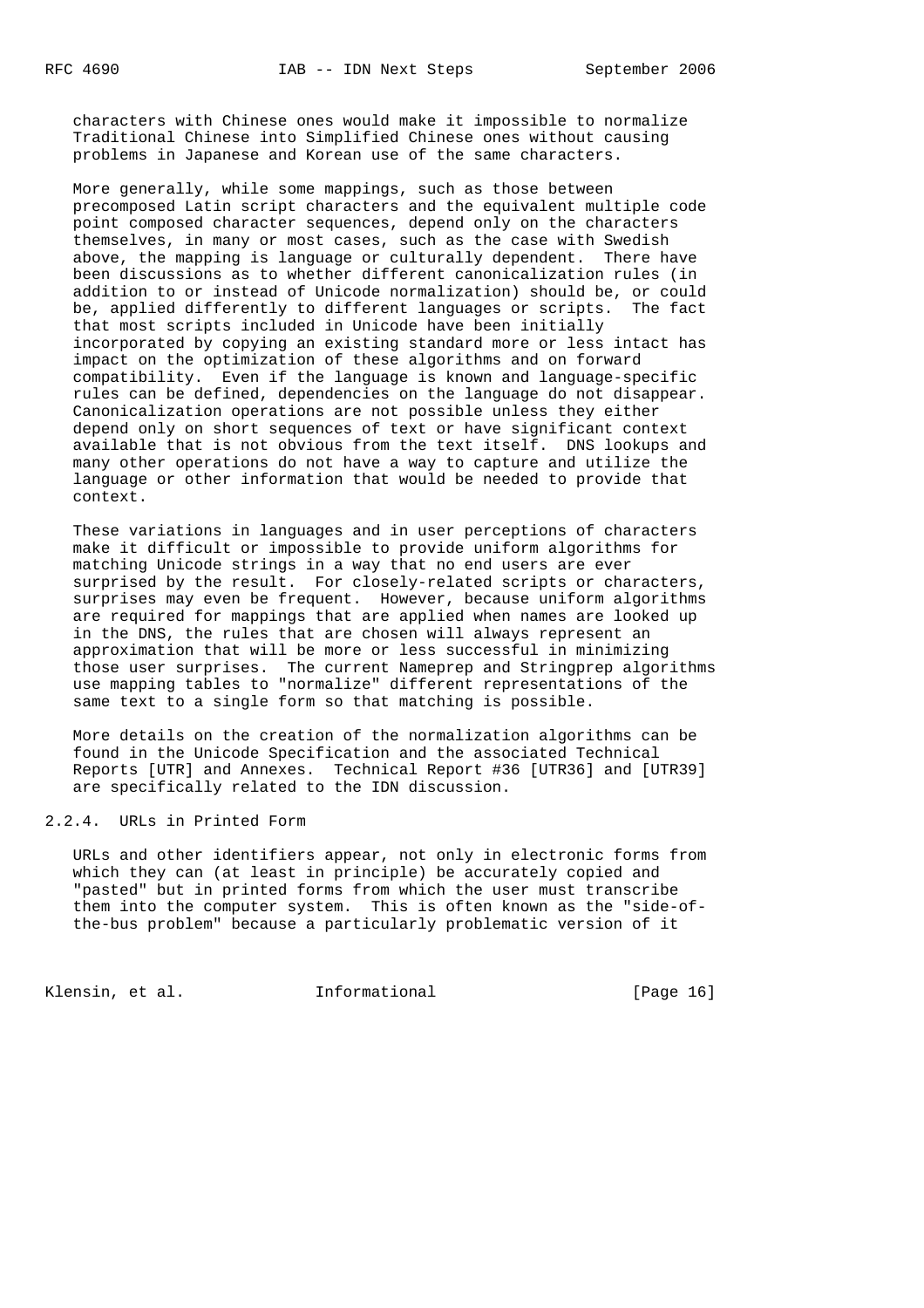requires that the user be able to observe and accurately remember a URL that is quickly glimpsed in a transient form -- a billboard seen while driving, a sign on the side of a passing vehicle, a television advertisement that is not frequently repeated or on-screen for a long time, and so on.

 The difficulty, in short, is that two Unicode strings that are actually different might look exactly the same, especially when there is no time to study them. This is because, for example, some glyphs in Cyrillic, Greek, and Latin do look the same, but have been assigned different code points in Unicode. Worse, one needs to be reasonably familiar with a script and how it is used to understand how much characters can reasonably vary as the result of artistic fonts and typography. For example, there are a few fonts for Latin characters that are sufficiently highly ornamented that an observer might easily confuse some of the characters with characters in Thai script. Uppercase ITC Blackadder (a registered trademark of International Typeface Corporation) and Curlz MT are two fairly obvious examples; these fonts use loops at the end of serifs, creating a resemblance to Thai (in some fonts) for some characters.

#### 2.2.5. Bidirectional Text

 Some scripts (and because of that some words in some languages) are written not left to right, but right to left. And, to complicate things, one might have something written in Arabic script right to left that includes some characters that are read from left to right, such as European-style digits. This implies that some texts might have a mixed left-to-right AND right-to-left order (even though in most implementations, and in IDNA, all texts have a major direction, with the other as an exception).

 IDNA permits the inclusion of European digits in a label that is otherwise a sequence of right-to-left characters, but prohibits most other mixed-directional (or bidirectional) strings. This prohibition can cause other problems such as the rejection of some otherwise linguistically and culturally sensible strings. As Unicode and conventions for handling so-called bidirectional ("BIDI") strings evolve, the prohibition in IDNA should be reviewed and reevaluated.

#### 2.2.6. Confusable Character Issues

 Similar-looking characters in identifiers can cause actual problems on the Internet since they can result, deliberately or accidentally, in people being directed to the wrong host or mailbox by believing that they are typing, or clicking on, intended characters that are different from those that actually appear in the domain name or reference. See Section 4.1.3 for further discussion of this issue.

Klensin, et al. 1nformational [Page 17]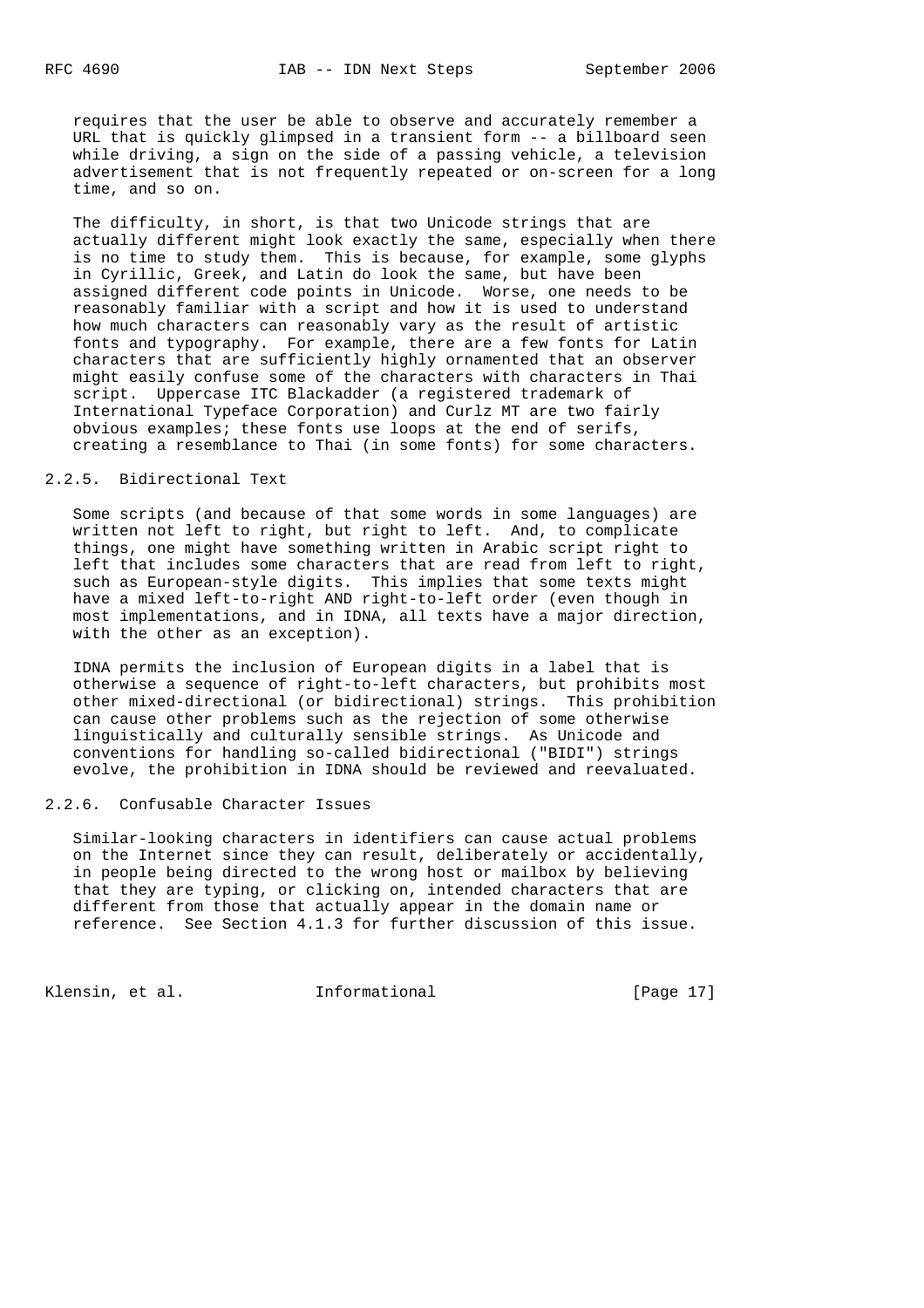IDNs complicate these issues, not only by providing many additional characters that look sufficiently alike to be potentially confused, but also by raising new policy questions. For example, if a language can be written in two different scripts, is a label constructed from a word written in one script equivalent to a label constructed from the same word written in the other script? Is the answer the same for words in two different languages that translate into each other?

 It is now generally understood that, in addition to the collision problems of possibly equivalent words and hence labels, it is possible to utilize characters that look alike -- "confusable" characters -- to spoof names in order to mislead or defraud users. That issue, driven by particular attacks such as those known as "phishing", has introduced stronger requirements for registry efforts to prevent problems than were previously generally recognized as important.

 One commonly-proposed approach is to have a registry establish restrictions on the characters, and combinations of characters, it will permit to be included in a string to be registered as a label. Taking the Swedish top-level domain, .SE, as an example, a rule might be adopted that the registry "only accepts registrations in Swedish, using Latin script, and because of this, Unicode characters Latin-a, -b, -c,...". But, because there is not a 1:1 mapping between country and language, even a Country Code Top Level Domain (ccTLD) like .SE might have to accept registrations in other languages. For example, there may be a requirement for Finnish (the second most-used language in Sweden). What rules and code points are then defined for Finnish? Does it have special mappings that collide with those that are defined for Swedish? And what does one do in countries that use more than one script? (Finnish and Swedish use the same script.) In all cases, the dispute will ultimately be about whether two strings are the same (or confusingly similar) or not. That, in turn, will generate a discussion of how one defines "what is the same" and "what is similar enough to be a problem".

 Another example arose recently that further illustrates the problem. If one were to use Cyrillic characters to represent the country code for Russia in a localized equivalent to the ccTLD label, the characters themselves would be indistinguishable from the Latin characters "P" and "Y" (in either lower- or uppercase) in most fonts. We presume this might cause some consternation in Paraguay.

 These difficulties can never be completely eliminated by algorithmic means. Some of the problem can be addressed by appropriate tuning of the protocols and their tables, other parts by registry actions to reduce confusion and conflicts, and still other parts can be

Klensin, et al. **Informational** [Page 18]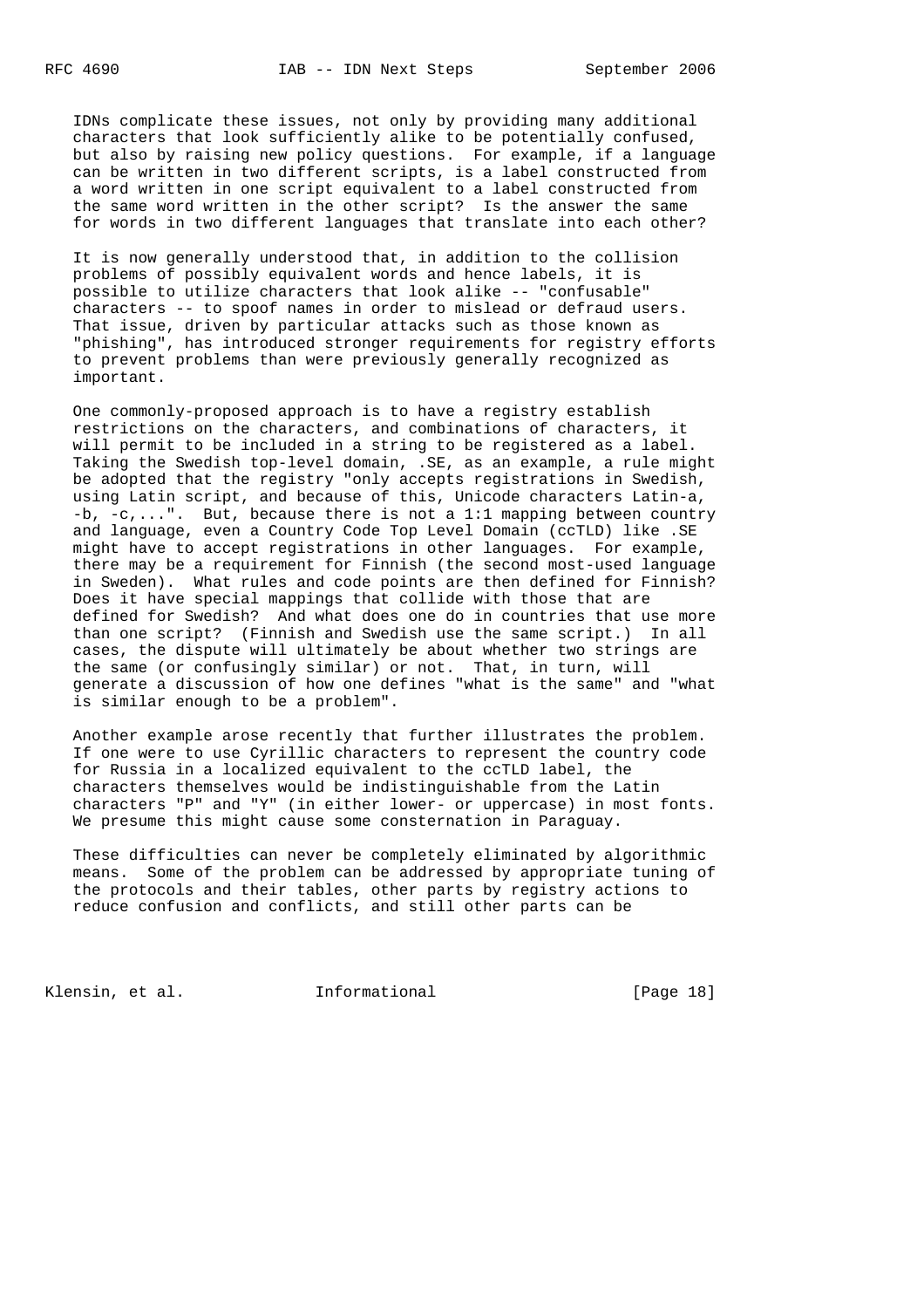addressed by careful design of user interfaces in application programs. But, ultimately, some responsibility to avoid being tricked or harmfully confused will rest with the user.

 Another registry technique that has been extensively explored involves looking at confusable characters and confusion between complete labels, restricting the labels that can be registered based on relationships to what is registered already. Registries that adopt this approach might establish special mapping rules such as:

- 1. If you register something with code point A, domain names with B instead of A will be blocked from registration by others (where B is a character at a separate code point that has a confusingly similar appearance to A).
- 2. If you register something with code point A, you also get domain name with B instead of A.

 These approaches are discussed in more detail for "CJK" characters in RFC 3743 [RFC3743] and more generally in RFC 4290 [RFC4290].

2.2.7. The IESG Statement and IDNA issues

 The issues above, at least as they were understood at the time, provided the background for the IESG statement included in Section 1.6.1 (which, in turn, was part of the basis for the initial ICANN Guidelines) that a registry should have a policy about the scripts, languages, code points and text directions for which registrations will be accepted. While "accept all" might be an acceptable policy, it implies there is also a dispute resolution process that takes the problems listed above into account. This process must be designed for dealing with all types of potential disputes. For example, issues might arise between registrant and registry over a decision by the registry on collisions with already registered domain names and between registrant and trademark holder (that a domain name infringes on a trademark). In both cases, the parties disagreeing have different views on whether two strings are "equivalent" or not. They may believe that a string that is not allowed to be registered is actually different from one that is already registered. Or they might believe that two strings are the same, even though the rules adopted by the registry to prevent confusion define them as two different domain names.

Klensin, et al. 1nformational [Page 19]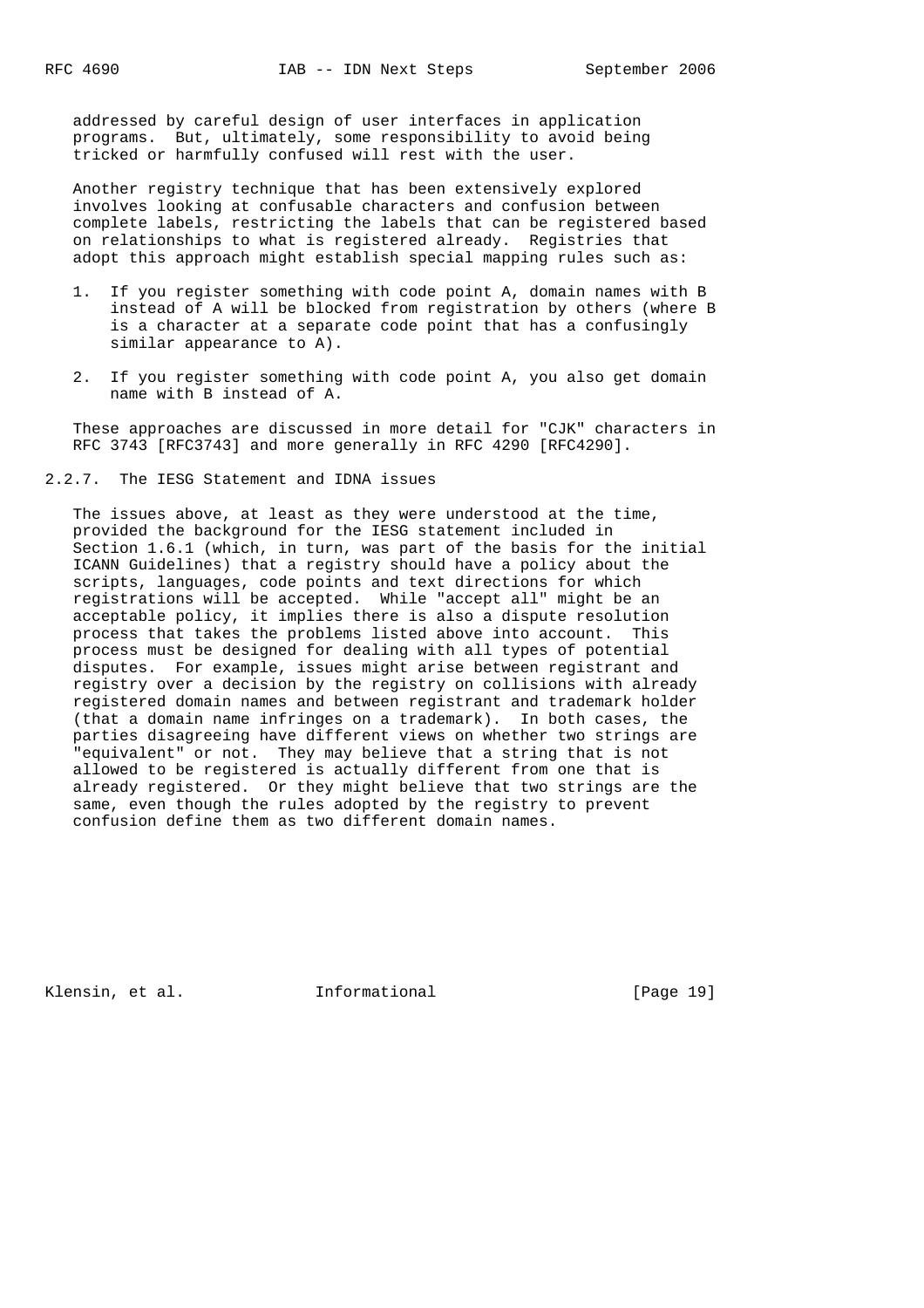## 3. Migrating to New Versions of Unicode

## 3.1. Versions of Unicode

 While opinions differ about how important the issues are in practice, the use of Unicode and its supporting tables for IDNA appears to be far more sensitive to subtle changes than it is in typical Unicode applications. This may be, at least in part, because many other applications are internally sensitive only to the appearance of characters and not to their representation. Or those applications may be able to take effective advantage of script, language, or character class identification. The working group that developed IDNA concluded that attempting to encode any ancillary character information into the DNS label would be impractical and unwise, and the IAB, based in part on the comments in the ad hoc committee, saw no reason to review that decision.

 The Unicode Consortium has sometimes used the likelihood of a combination of characters actually appearing in a natural language as a criterion for the safety of a possible change. However, as discussed above, DNS names are often fabrications -- abbreviations, strings deliberately formed to be unusual, members of a series sequenced by numbers or other characters, and so on. Consequently, a criterion that considers a change to be safe if it would not be visible in properly-constructed running text is not helpful for DNS purposes: a change that would be safe under that criterion could still be quite problematic for the DNS.

 This sensitivity to changes has made it quite difficult to migrate IDNA from one version of Unicode to the next if any changes are made that are not strictly additive. A change in a code point assignment or definition may be extremely disruptive if a DNS label has been defined using the earlier form and any of its previous components has been moved from one table position or normalization rule to another. Unicode normalization tables, tables of scripts or languages and characters that belong to them, and even tables of confusable characters as an adjunct to security recommendations may be very helpful in designing registry restrictions on registrations and applications provisions for avoiding or identifying suspicious names. Ironically, they also extend the sensitivity of IDNA and its implementations to all forms of change between one version of Unicode and the next. Consequently, they make Unicode version migration more difficult.

 An example of the type of change that appears to be just a small correction from one perspective but may be problematic from another was the correction to the normalization definition in 2004 [Unicode-PR29]. Community input suggested that the change would

Klensin, et al. 1nformational [Page 20]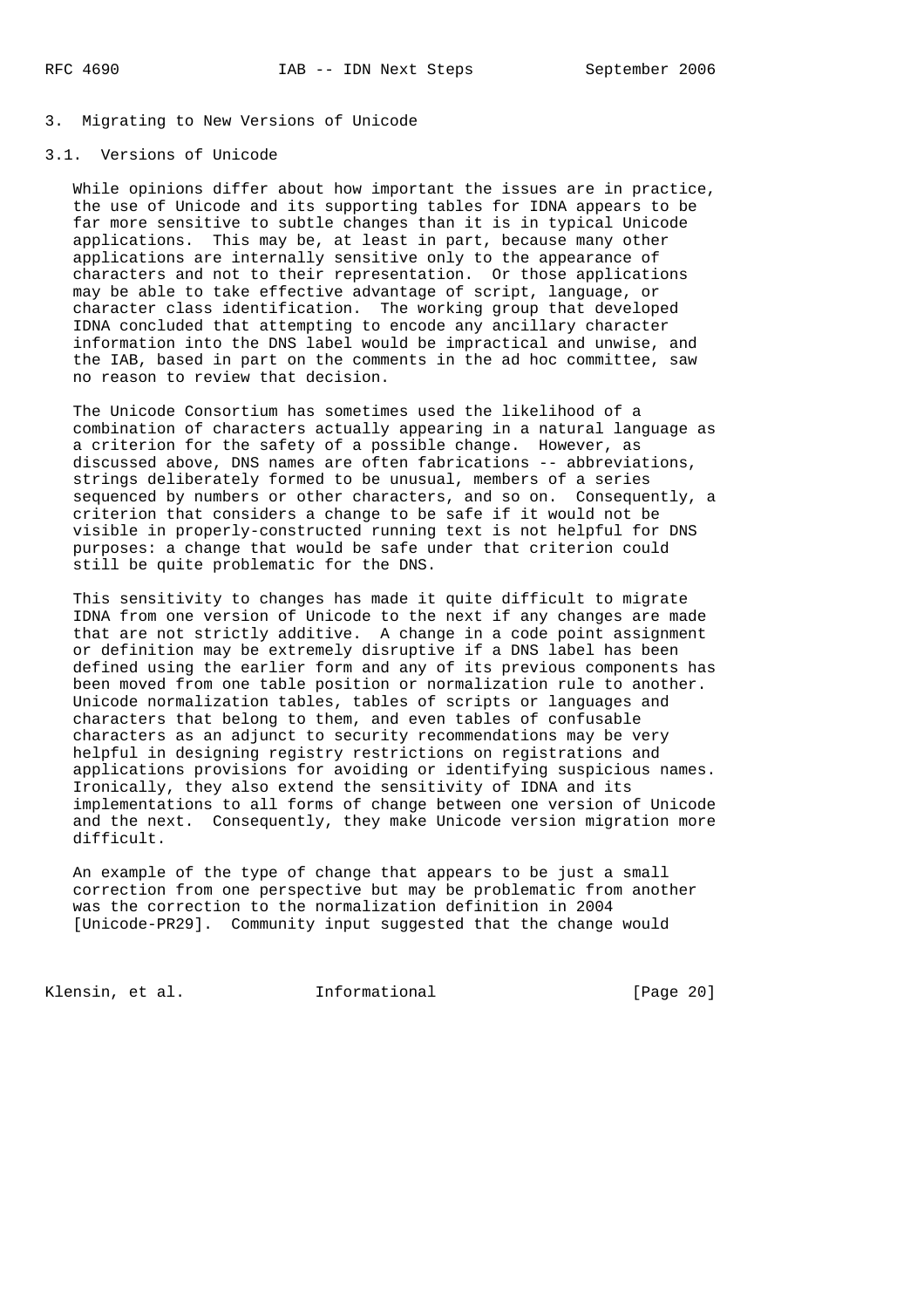cause problems for Stringprep, but the Unicode Technical Committee decided, on balance, that the change was worthwhile. Because of difficulties with consistency, some deployed implementations have decided to adopt the change and others have not, leading to subtle incompatibilities.

 This situation leads to a dilemma. On the one hand, it is completely unacceptable to freeze IDNA at a Unicode version level that excludes more recently-defined characters and scripts that are important to those who use them. On the other hand, it is equally unacceptable to migrate from one version of Unicode to the next if such migration might invalidate an existing registered DNS name or some of its registered properties or might make the string or representation of that name ambiguous. If IDNA is to be modified to accommodate new versions of Unicode, the IETF will need to work with the Unicode Consortium and other bodies to find an appropriate balance in this area, but progress will be possible only if all relevant parties are able to fairly consider and discuss possible decisions that may be very difficult and unpalatable.

 It would also prove useful if, during the course of that dialog, the need for Unicode Consortium concern with security issues in applications of the Unicode character set could be clarified. It would be unfortunate from almost every perspective considered here, if such matters slowed the inclusion of as yet unencoded scripts.

- 3.2. Version Changes and Normalization Issues
- 3.2.1. Unnormalized Combining Sequences

 One of the advantages of the Unicode model of combining characters, as with previous systems that use character overstriking to accomplish similar purposes, is that it is possible to use sequences of code points to generate characters that are not explicitly provided for in the character set. However, unless sequences that are not explicitly provided for are prohibited by some mechanism (such as the normalization tables), such combining sequences can permit two related dangers.

- o The first is another risk of character confusion, especially if the relationship of the combining character with characters it combines with are not precisely defined or unexpected combinations of combining characters are used. That issue is discussed in more detail, with an example, in Section 2.2.3.
- o These same issues also inherently impact the stability of the normalization tables. Suppose that, somewhere in the world, there is a character that looks like a Roman-derived lowercase "i", but

Klensin, et al. Informational [Page 21]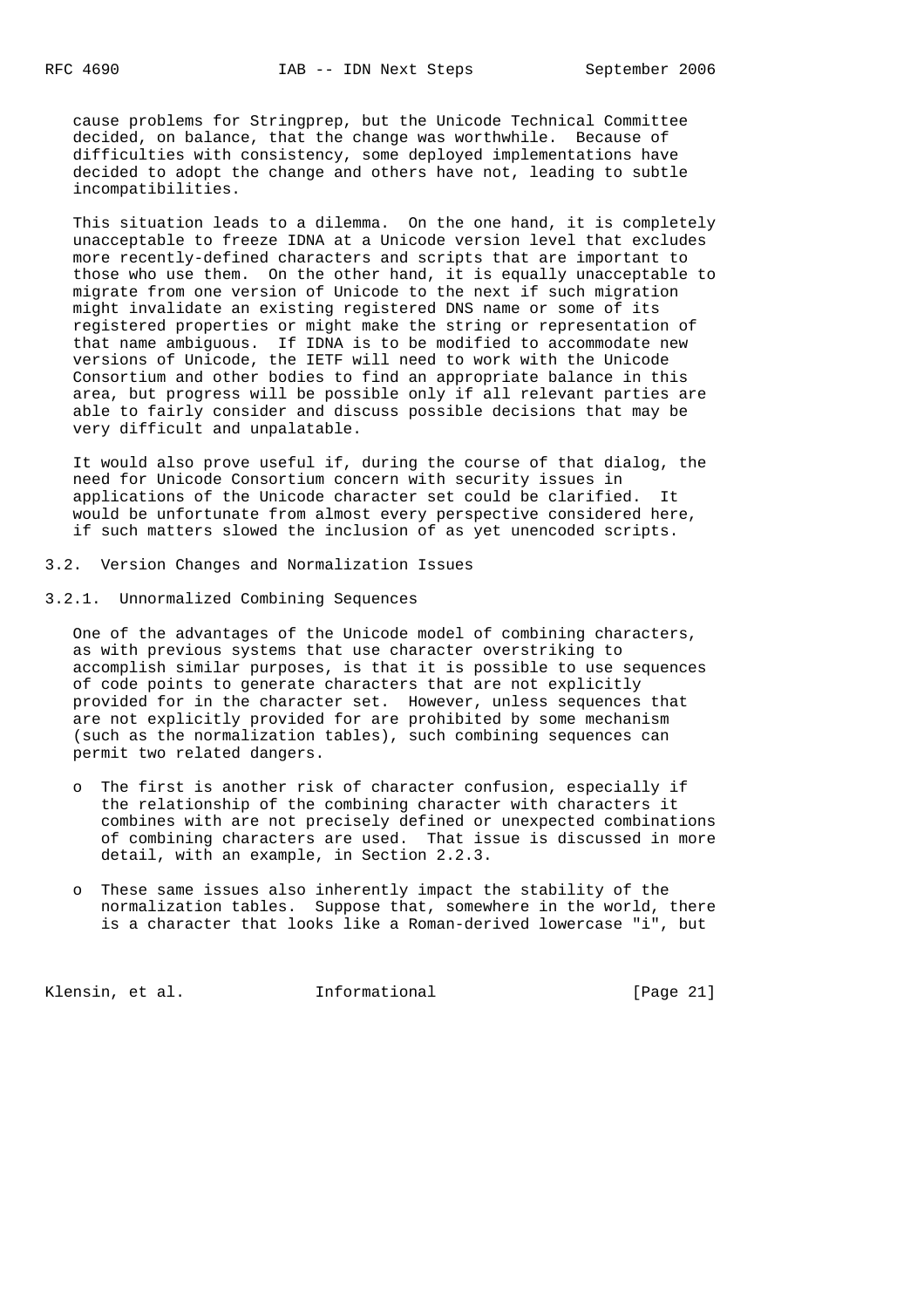with three (not one or two) dots above it. And suppose that the users of that character agree to represent it by combining a traditional "i" (U+0069) with a combining diaeresis (U+0308). So far, no problem. But, later, a broader need for this character is discovered and it is coded into Unicode either as a single precomposed character or, more likely under existing rules, by introducing a three-dot-above combining character. In either case, that version of Unicode should include a rule in NFKC that maps the "i"-plus-diaeresis sequence into the new, approved, one. If one does not do so, then there is arguably a normalization that should occur that does not. If one does so, then strings that were valid and normalized (although unanticipated) under the previous versions of Unicode become unnormalized under the new version. That, in turn, would impact IDNA comparisons because, effectively, it would introduce a change in the matching rules.

 It would be useful to consider rules that would avoid or minimize these problems with the understanding that, for reasons given elsewhere, simply minimizing it may not be good enough for IDNA. One partial solution might be to ban any combination of a base character and a combining character that does not appear in a hypothetical "anticipated combinations" table from being used in a domain name label. The next subsection discusses a more radical, if impractical, view of the problem and its solutions.

3.2.2. Combining Characters and Character Components

 For several reasons, including those discussed above, one thing that increases IDNA complexity and the need for normalization is that combining characters are permitted. Without them, complexity might be reduced enough to permit easier transitions to new versions. The community should consider the impact of entirely prohibiting combining characters from IDNs. While it is almost certainly unfeasible to introduce this change into Unicode as it is now defined and doing so would be extremely disruptive even if it were feasible, the thought experiment can be helpful in understanding both the issues and the implications of the paths not taken. For example, one consequence of this, of course, is that each new language or script, and several existing ones, would require that all of its characters have Unicode assignments to specific, precomposed, code points.

 Note that this is not currently permitted within Unicode for Latin scripts. For non-Latin scripts, some such code points have been defined. The decisions that govern the assignment of such code points are managed entirely within the Unicode Consortium. Were the IETF to choose to reduce IDNA complexity by excluding combining characters, no doubt there would be additional input to the Unicode Consortium from users and proponents of scripts that precomposed

Klensin, et al. 1nformational [Page 22]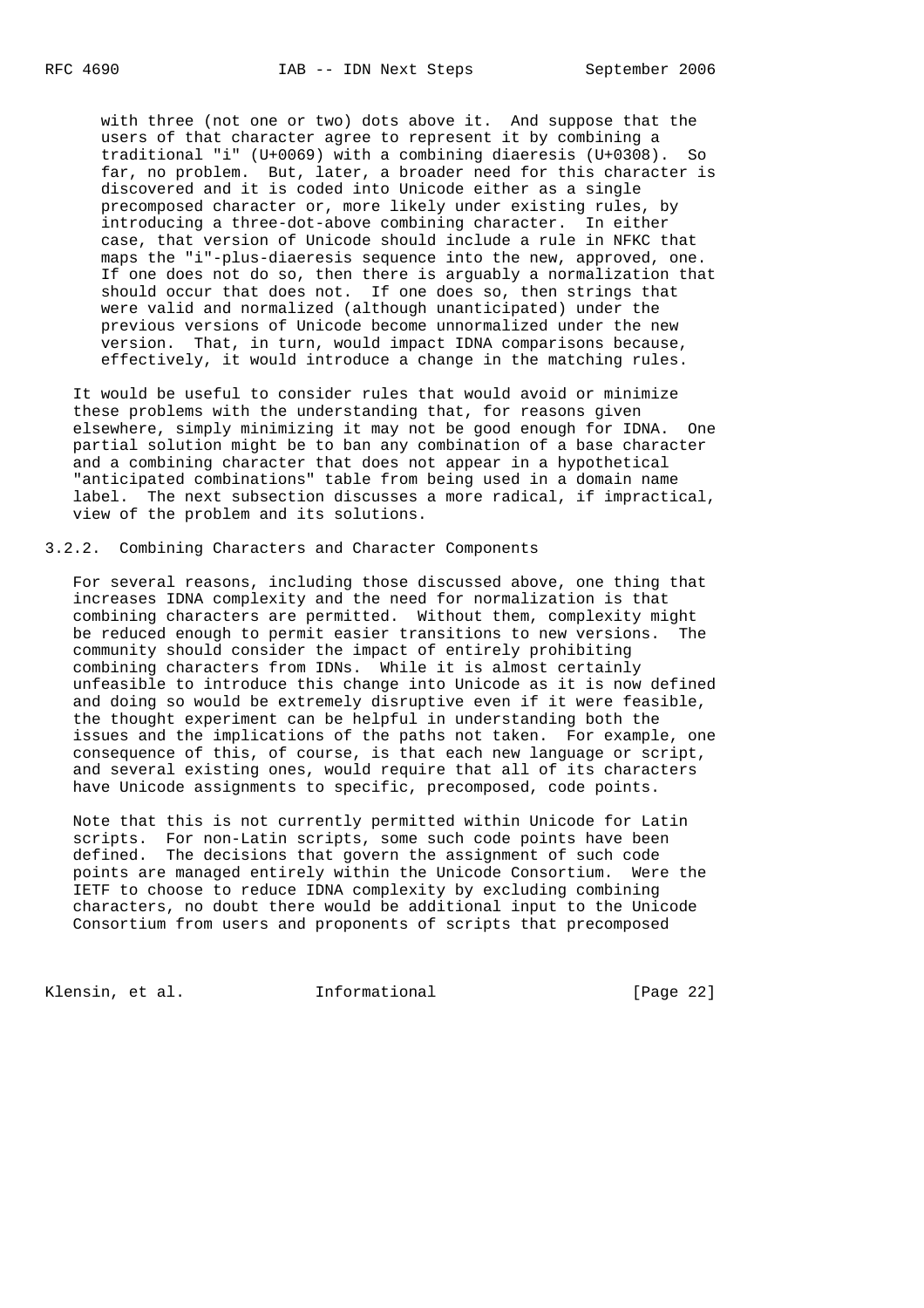characters be required. The IAB and the IETF should examine whether it is appropriate to press the Unicode Consortium to revise these policies or otherwise to recommend actions that would reduce the need for normalization and the related complexities. However, we have been told that the Technical Committee does not believe it is reasonable or feasible to add all possible precomposed characters to Unicode. If Unicode cannot be modified to contain the precomposed characters necessary to support existing languages and scripts, much less new ones, this option for IDN restrictions will not be feasible.

#### 3.2.3. When does normalization occur?

 In many Unicode applications, the preferred solution is to pick a style of normalization and require that all text that is stored or transmitted be normalized to that form. (This is the approach taken in ongoing work in the IETF on a standard Unicode text form [net-utf8]). IDNA does not impose this requirement. Text is normalized and case-reduced at registration time, and only the normalized version is placed in the DNS. However, there is no requirement that applications show only the native (and lower-case where appropriate) characters associated with the normalized form in discussions or references such as URLs. If conventions used for all-ASCII DNS labels are to be extended to internationalized forms, such a requirement would be unreasonable, since it would prohibit the use of mixed-case references for clarity or market identification. It might even be culturally inappropriate. However, without that restriction, the comparison that will ultimately be made in the DNS will be between strings normalized at different times and under different versions of Unicode. The assertion that a string in normalized form under one version of Unicode will still be in normalized form under all future versions is not sufficient. Normalization at different times also requires that a given source string always normalizes to the same target string, regardless of the version under which it is normalized. That criterion is much more difficult to fulfill. The discussion above suggests that it may even be impossible.

 Ignoring these issues with combining characters entirely, as IDNA effectively does today, may leave us "stuck" at Unicode 3.2, leading either to incompatibility differences in applications that otherwise use a modern version of Unicode (while IDN remains at Unicode 3.2) or to painful transitions to new versions. If decisions are made quickly, it may still be possible to make a one-time version upgrade to Version 4.1 or Version 5 of Unicode. However, unless we can impose sufficient global restrictions to permit smooth transitions, upgrading to versions beyond that one are likely to be painful (e.g., potentially requiring changing strings already in the DNS or even a new Punycode prefix) or impossible.

Klensin, et al. 1nformational [Page 23]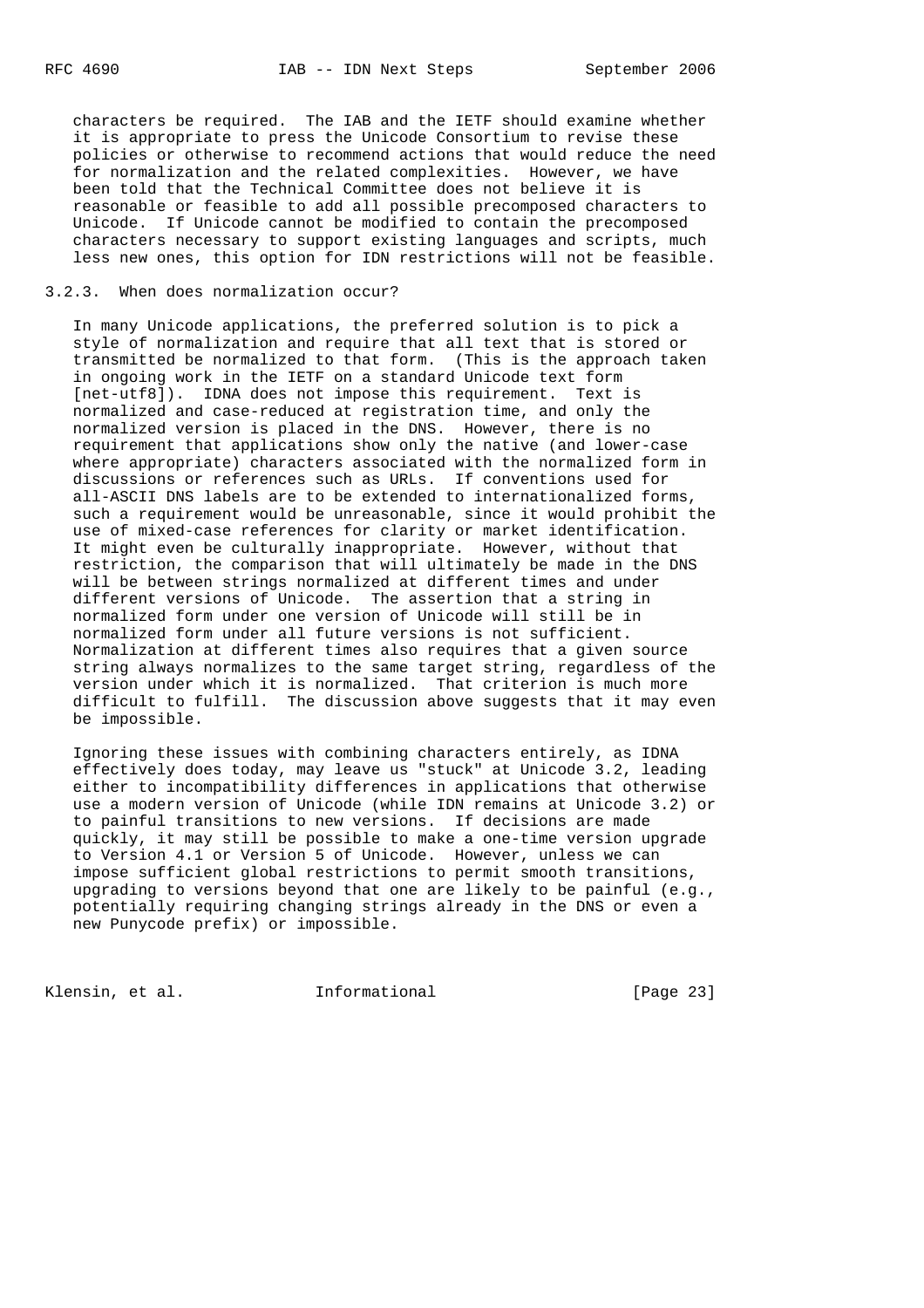4. Framework for Next Steps in IDN Development

4.1. Issues within the Scope of the IETF

## 4.1.1. Review of IDNA

 The IETF should consider reviewing RFCs 3454, 3490, 3491, and/or 3492, and update, replace, or supplement them to meet the criteria of this paragraph (one or more of them may prove impractical after further study). Any new versions or additional specifications should be adapted to the version of Unicode that is current when they are created. Ideally, they should specify a path for adapting to future versions of Unicode (some suggestions below may facilitate this). The IETF should also consider whether there are significant advantages to mapping some groups of characters, such as code points assigned to font variations, into others or whether clarity and comprehensibility for the user would be better served by simply prohibiting those characters. More generally, it appears that it would be worthwhile for the IETF to review whether the Unicode normalization rules now invoked by the Stringprep profile in Nameprep are optimal for the DNS or whether more restrictive rules, or an even more restrictive set of permitted character combinations, would provide better support for DNS internationalization.

 The IAB has concluded that there is a consensus within the broader community that lists of code points should be specified by the use of an inclusion-based mechanism (i.e., identifying the characters that are permitted), rather than by excluding a small number of characters from the total Unicode set as Stringprep and Nameprep do today. That conclusion should be reviewed by the IETF community and action taken as appropriate.

 We suggest that the individuals doing the review of the code points should work as a specialized design team. To the extent possible, that work should be done jointly by people with experience from the IETF and deep knowledge of the constraints of the DNS and application design, participants from the Unicode Consortium, and other people necessary to be able to reach a generally-accepted result. Because any work along these lines would be modifications and updates to standards-track documents, final review and approval of any proposals would necessarily follow normal IETF processes.

 It is worth noting that sufficiently extreme changes to IDNA would require a new Punycode prefix, probably with long-term support for both the old prefix and the new one in both registration arrangements and applications. An alternative, which is almost certainly impractical, would be some sort of "flag day", i.e., a date on which the old rules are simultaneously abandoned by everyone and the new

Klensin, et al. 1nformational [Page 24]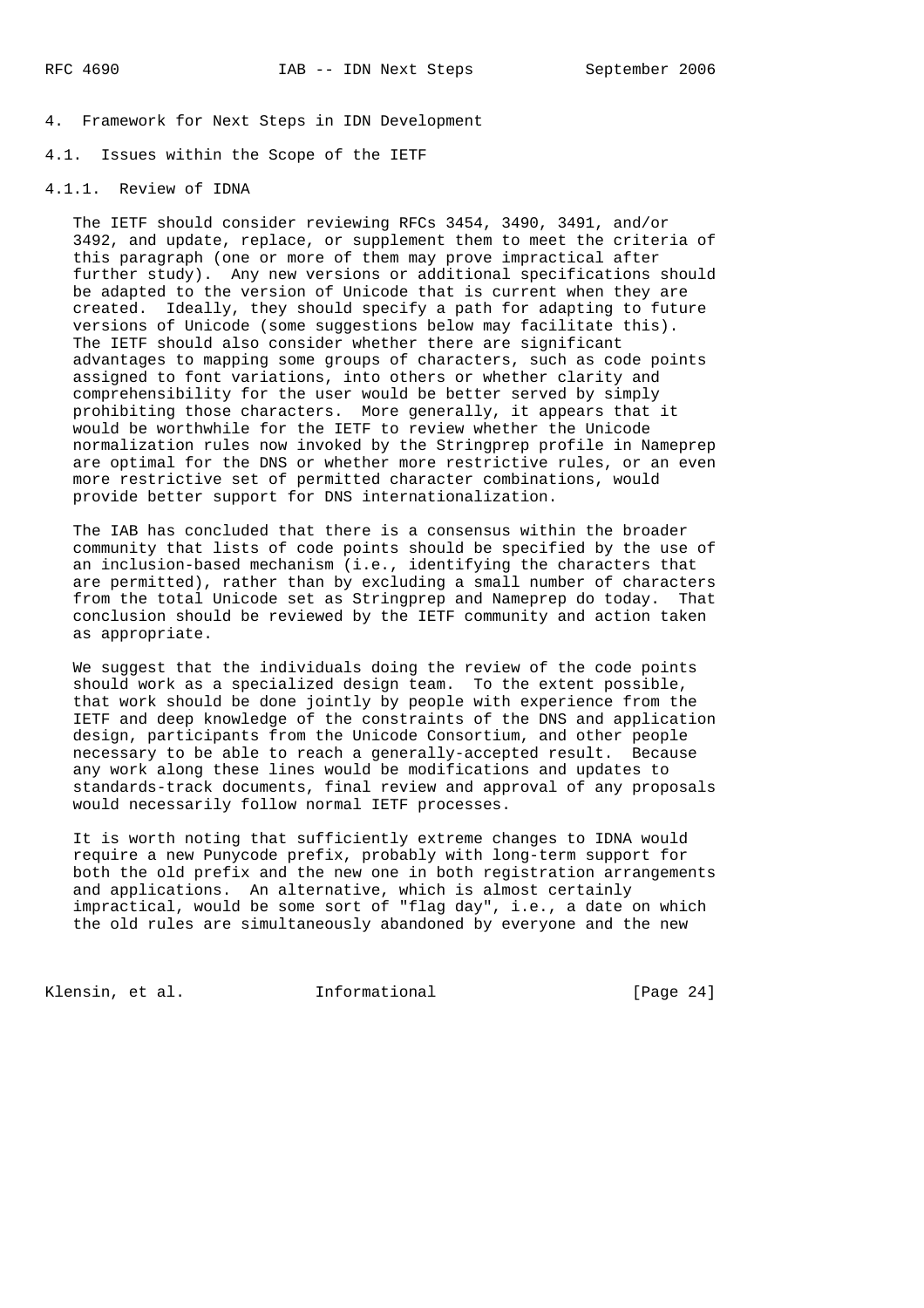ones adopted. However, preliminary analysis indicates that few, if any, of the changes recommended for consideration elsewhere in this document would require this type of version change. For example, suppose additional restrictions, such as those implied above, are imposed on what can be registered. Those restrictions might require policy decisions about how labels are to be disposed of if they conformed to the earlier rules but not to the new ones. But they would not inherently require changes in the protocol or prefix.

#### 4.1.2. Non-DNS and Above-DNS Internationalization Approaches

 The IETF should once again examine the extent to which it is appropriate to try to solve internationalization problems via the DNS and what place the many varieties of so-called "keyword systems" or other Internet navigational techniques might have. Those techniques can be designed to impose fewer constraints, or at least different constraints, than IDNA and the DNS. As discussed elsewhere in this document, IDNA cannot support information about scripts, languages, or Unicode versions on lookup. As a consequence of the nature of DNS lookups, characters and labels either match or do not match; a near match is simply not a possible concept in the DNS. By contrast, observation of near-matching is common in human communication and in matching operations performed by people, especially when they have a particular script or language context in mind. The DNS is further constrained by a fairly rigid internal aliasing system (via CNAME and DNAME resource records), while some applications of international naming may require more flexibility. Finally, the rigid hierarchy of the DNS --and the tendency in practice for it to become flat at levels nearest the root-- and the need for names to be unique are more suitable for some purposes than others and may not be a good match for some purposes for which people wish to use IDNs. Each of these constraints can be relaxed or changed by one or more systems that would provide alternatives to direct use of the DNS by users. Some of the issues involved are discussed further in Section 5.3 and various ideas have been discussed in detail in the IETF or IRTF. Many of those ideas have even been described in Internet Drafts or other documents. As experience with IDNs and with expectations for them accumulates, it will probably become appropriate for the IETF or IRTF to revisit the underlying questions and possibilities.

4.1.3. Security Issues, Certificates, etc.

 Some characters look like others, often as the result of common origins. The problem with these "confusable" characters, often incorrectly called homographs, has always existed when characters are presented to humans who interpret what is displayed and then make decisions based on what is seen. This is not a problem that exists only when working with internationalized domain names, but they make

Klensin, et al. 1nformational [Page 25]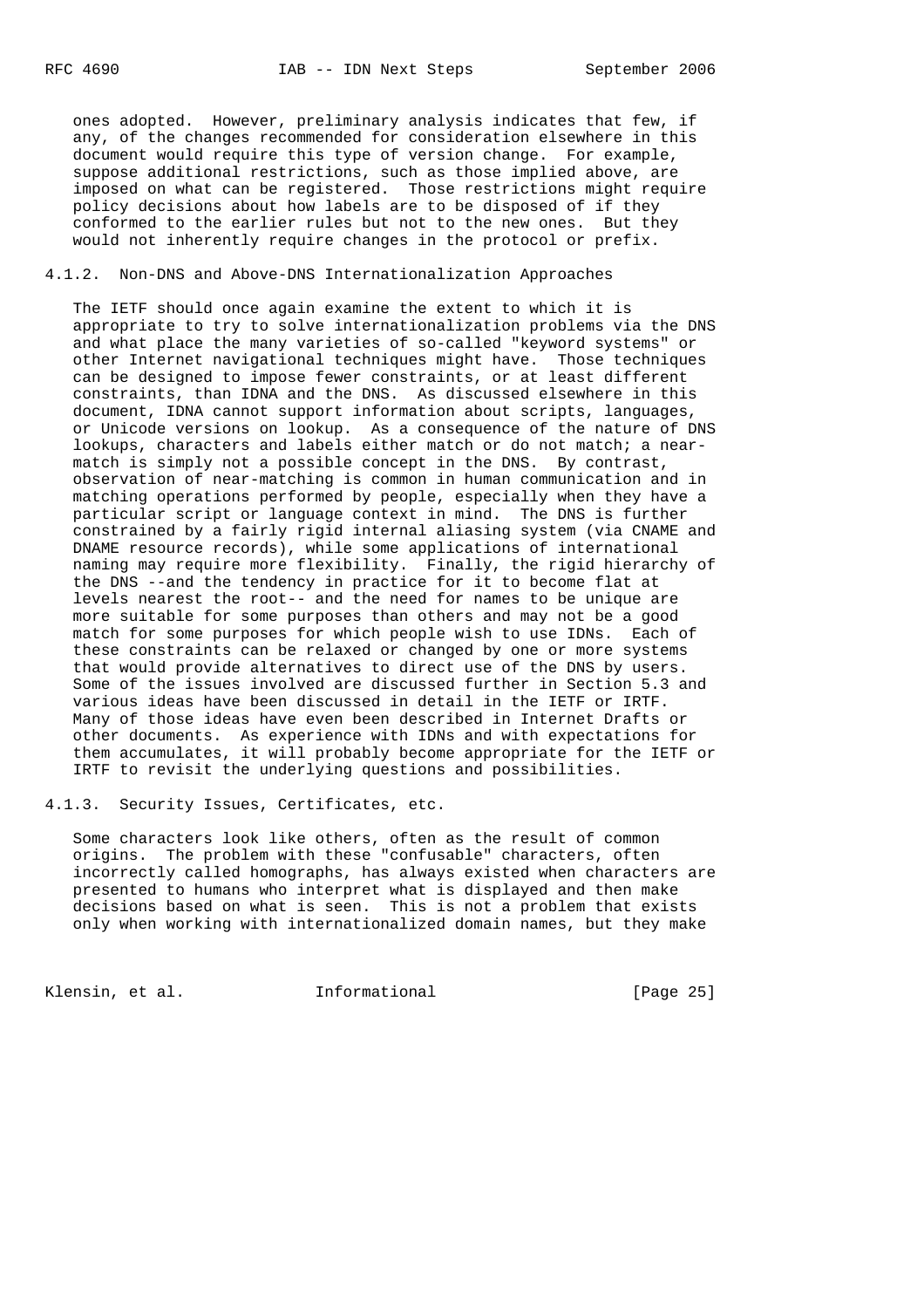the problem worse. The result of a survey that would explain what the problems are might be interesting. Many of these issues are mentioned in Unicode Technical Report #36 [UTR36].

 In this and other issues associated with IDNs, precise use of terminology is important lest even more confusion result. The definition of the term 'homograph' that normally appears in dictionaries and linguistic texts states that homographs are different words that are spelled identically (for example, the adjective 'brief' meaning short, the noun 'brief' meaning a document, and the verb 'brief' meaning to inform). By definition, letters in two different alphabets are not the same, regardless of similarities in appearance. This means that sequences of letters from two different scripts that appear to be identical on a computer display cannot be homographs in the accepted sense, even if they are both words in the dictionary of some language. Assuming that there is a language written with Cyrillic script in which "cap" is a word, regardless of what it might mean, it is not a homograph of the Latin-script English word "cap".

 When the security implications of visually confusable characters were brought to the forefront in 2005, the term homograph was used to designate any instance of graphic similarity, even when comparing individual characters. This usage is not only incorrect, but risks introducing even more confusion and hence should be avoided. The current preferred terminology is to describe these similar-looking characters as "confusable characters" or even "confusables".

 Many people have suggested that confusable characters are a problem that must be addressed, at least in part, directly in the user interfaces of application software. While it should almost certainly be part of a complete solution, that approach creates it own set of difficulties. For example, a user switching between systems, or even between applications on the same system, may be surprised by different types of behavior and different levels of protection. In addition, it is unclear how a secure setup for the end user should be designed. Today, in the web browser, a padlock is a traditional way of describing some level of security for the end user. Is this binary signaling enough? Should there be any connection between a risk for a displayed string including confusable characters and the padlock or similar signaling to the user?

 Many web browsers have adopted a convention, based on a "whitelist" or similar technique, of restricting the display of native characters to subdomains of top-level domains that are deemed to have safe practices for the registration of potentially confusable labels. IDNs in other domains are displayed as Punycode. These techniques may not be sufficiently sensitive to differences in policies among

Klensin, et al. 1nformational [Page 26]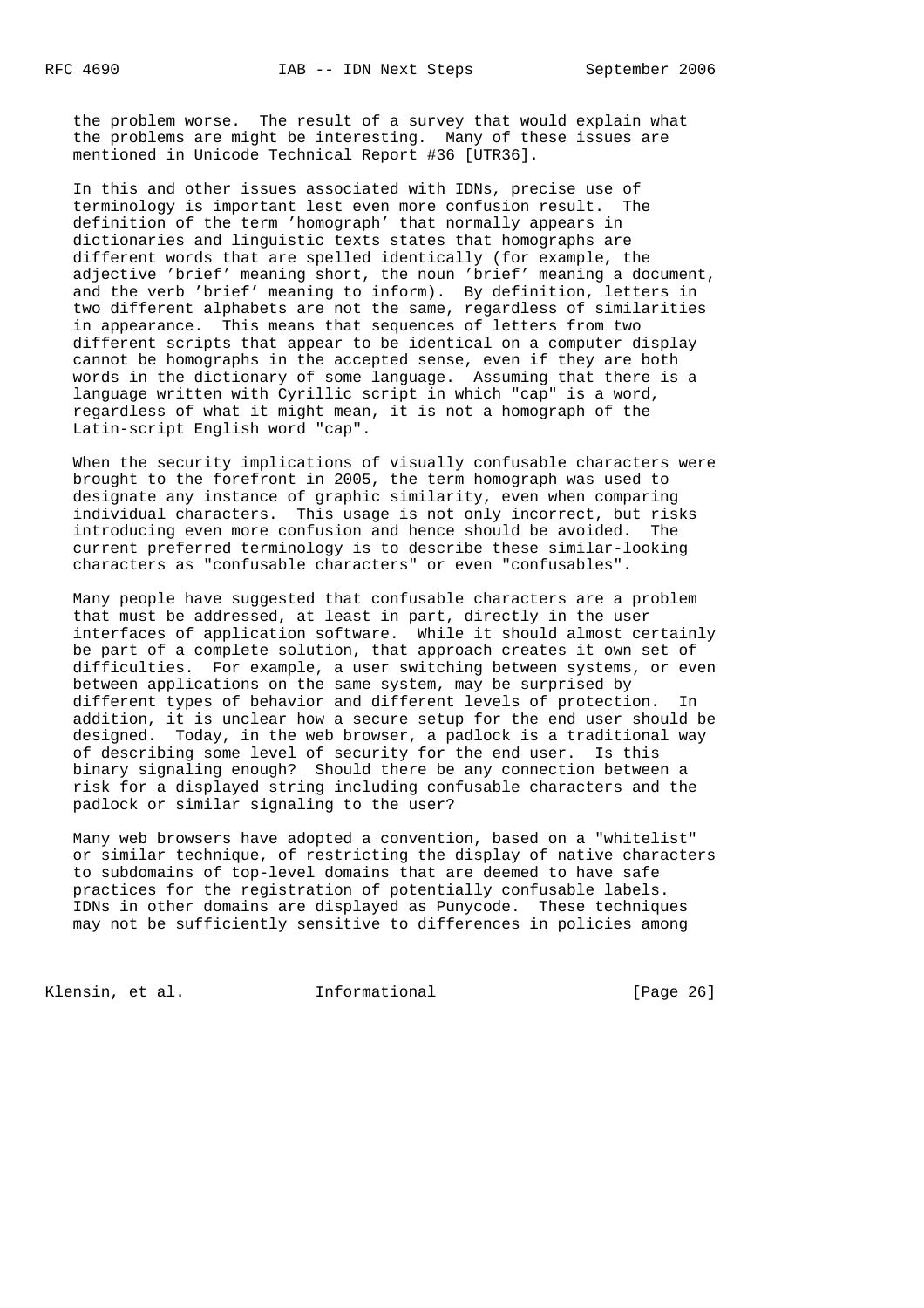top-level domains and their subdomains and so, while they are clearly helpful, they may not be adequate. Are other methods of dealing with confusable characters possible? Would other methods of identifying and listing policies about avoiding confusing registrations be feasible and helpful?

 It would be interesting to see a more coordinated effort in establishing guidelines for user interfaces. If nothing else, the current whitelists are browser specific and both can, and do, differ between implementations.

### 4.1.4. Protocol Changes and Policy Implications

 Some potential protocol or table changes raise important policy issues about what to do with existing, registered, names. Should such changes be needed, their impact must be carefully evaluated in the IETF, ICANN, and possibly other forums. In particular, protocol or policy changes that would not permit existing names to be registered under the newer rules should be considered carefully, balancing their importance against possible disruption and the issues of invalidating older names against the importance of consistency as seen by the user.

4.1.5. Non-US-ASCII in Local Part of Email Addresses

 Work is going on in the IETF related to the local part of email addresses. It should be noted that the local part of email addresses has much different syntax and constraints than a domain name label, so to directly apply IDNA on the local part is not possible.

4.1.6. Use of the Unicode Character Set in the IETF

 Unicode and the closely-related ISO 10646 are the only coded character sets that aspire to include all of the world's characters. As such, they permit use of international characters without having to identify particular character coding standards or tables. The requirement for a single character set is particularly important for use with the DNS since there is no place to put character set identification. The decision to use Unicode as the base for IETF protocols going forward is discussed in [RFC2277]. The IAB does not see any reason to revisit the decision to use Unicode in IETF protocols.

Klensin, et al. 1nformational [Page 27]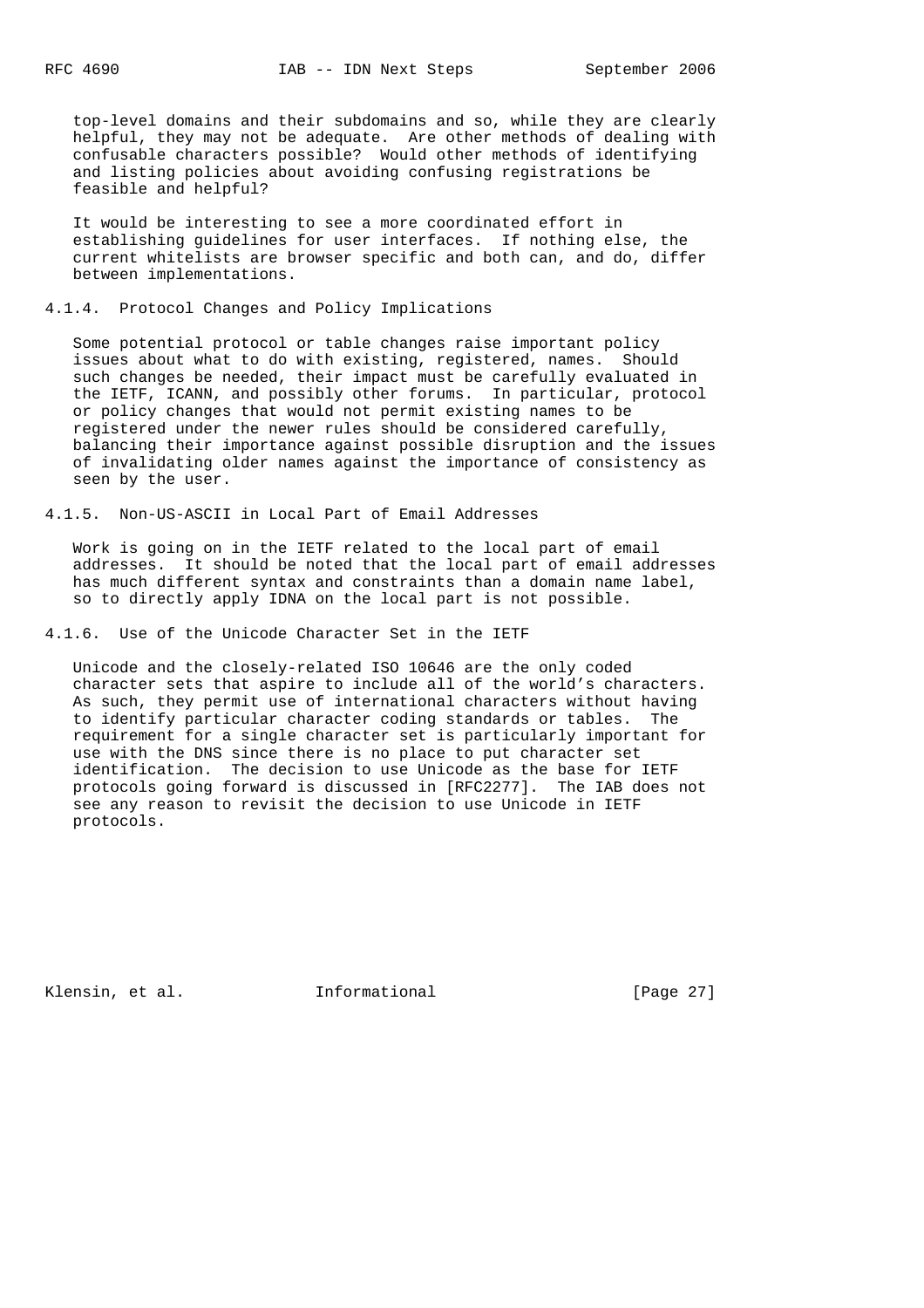### 4.2. Issues That Fall within the Purview of ICANN

## 4.2.1. Dispute Resolution

 IDNs create new types of collisions between trademarks and domain names as well as collisions between domain names. These have impact on dispute resolution processes used by registries and otherwise. It is important that deployment of IDNs evolve in parallel with review and updating of ICANN or registry-specific dispute resolution processes.

### 4.2.2. Policy at Registries

 The IAB recommends that registries use an inclusion-based model when choosing what characters to allow at the time of registration. This list of characters is in turn to be a subset of what is allowed according to the updated IDNA standard. The IAB further recommends that registries develop their inclusion-based models in parallel with dispute resolution process at the registry itself.

 Most established policies for dealing with claimed or apparent confusion or conflicts of names are based on dispute resolution. Decisions about legitimate use or registration of one or more names are resolved at or after the time of registration on a case-by-case basis and using policies that are specific to the particular DNS zone or jurisdiction involved. These policies have generally not been extended below the level of the DNS that is directly controlled by the top-level registry.

 Because of the number of conflicts that can be generated by the larger number of available and confusable characters in Unicode, we recommend that registration-restriction and dispute resolution policies be developed to constrain registration of IDNs and zone administrators at all levels of the DNS tree. Of course, many of these policies will be less formal than others and there is no requirement for complete global consistency, but the arguments for reduction of confusable characters and other issues in TLDs should apply to all zones below that specific TLD.

 Consistency across all zones can obviously only be accomplished by changes to the protocols. Such changes should be considered by the IETF if particular restrictions are identified that are important and consistent enough to be applied globally.

 Some potential protocol changes or changes to character-mapping tables might, if adopted, have profound registry policy implications. See Section 4.1.4.

Klensin, et al. 10. Informational [Page 28]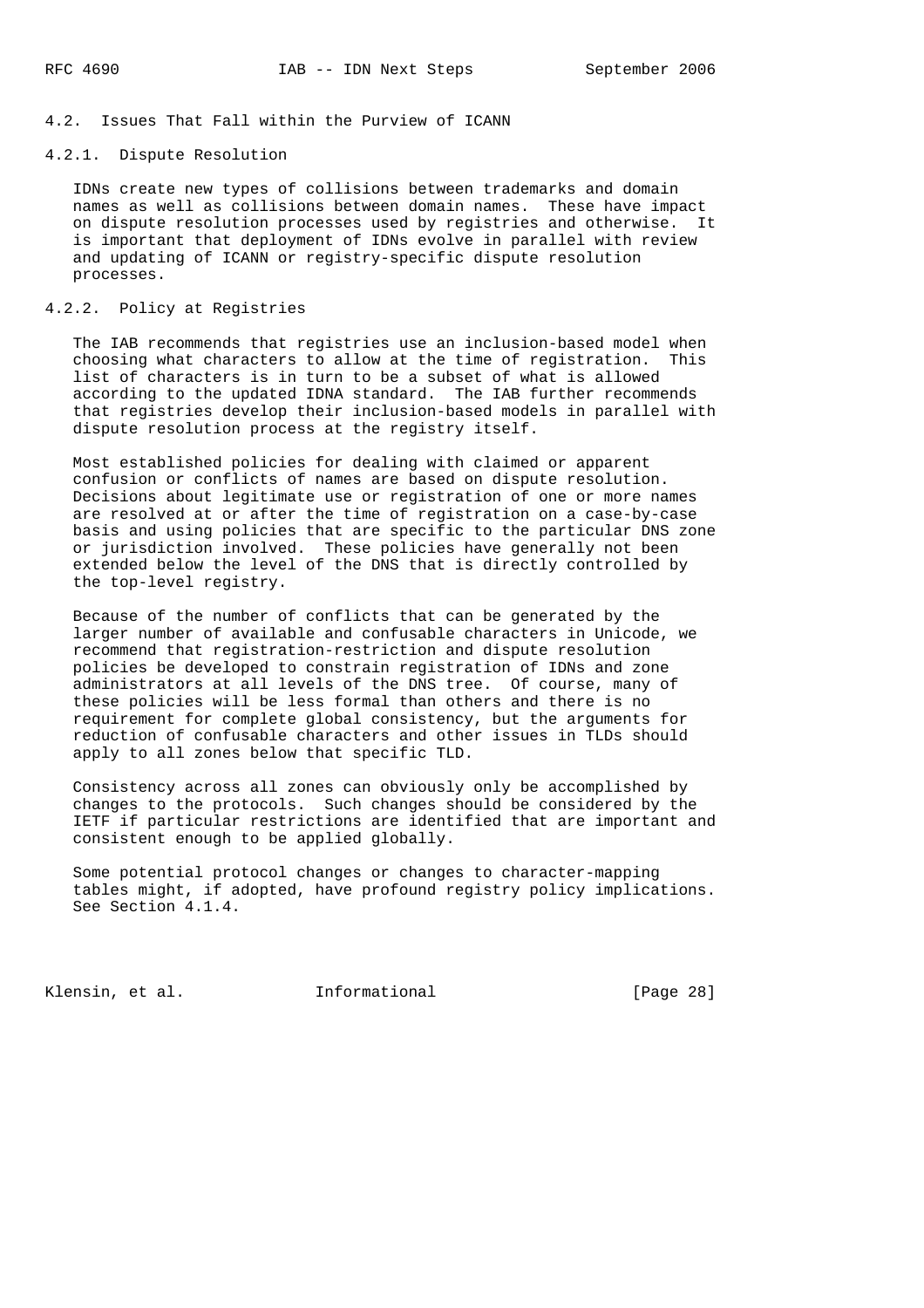### 4.2.3. IDNs at the Top Level of the DNS

 The IAB has concluded that there is not one issue with IDNs at the top level of the DNS (IDN TLDs) but at least three very separate ones:

- o If IDNs are to be entered in the root zone, decisions must first be made about how these TLDs are to be named and delegated. These decisions fall within the traditional IANA scope and are ICANN issues today.
- o There has been discussion of permitting some or all existing TLDs to be referenced by multiple labels, with those labels presumably representing some understanding of the "name" of the TLD in different languages. If actual aliases of this type are desired for existing domains, the IETF may need to consider whether the use of DNAME records in the root is appropriate to meet that need, what constraints, if any, are needed, whether alternate approaches, such as those of [RFC4185], are appropriate or whether further alternatives should be investigated. But, to the extent to which aliases are considered desirable and feasible, decisions presumably must be made as to which, if any, root IDN labels should be associated with DNAME records and which ones should be handled by normal delegation records or other mechanisms. That decision is one of DNS root-level namespace policy and hence falls to ICANN although we would expect ICANN to pay careful attention to any technical, operational, or security recommendations that may be produced by other bodies.
	- o Finally, if IDN labels are to be placed in the root zone, there are issues associated with how they are to be encoded and deployed. This area may have implications for work that has been done, or should be done, in the IETF.
- 5. Specific Recommendations for Next Steps

 Consistent with the framework described above, the IAB offers these recommendations as steps for further consideration in the identified groups.

5.1. Reduction of Permitted Character List

 Generalize from the original "hostname" rules to non-ASCII characters, permitting as few characters as possible to do that job. This would involve a restrictive model for characters permitted in IDN labels, thus contrasting with the approach used to develop the original IDNA/Nameprep tables. That approach was to include all Unicode characters that there was not a clear reason to exclude.

Klensin, et al. **Informational** [Page 29]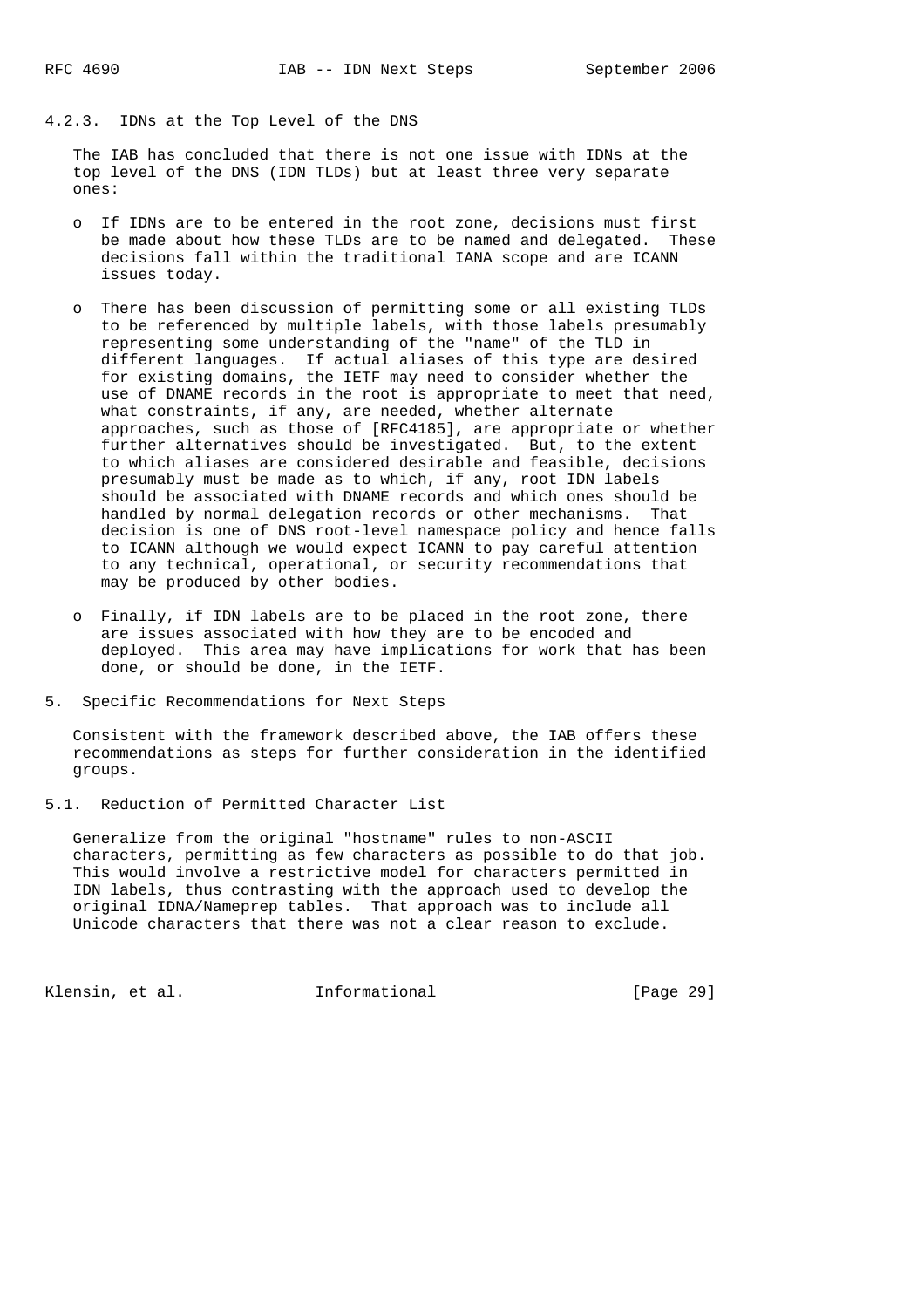The specific recommendation here is to specify such internationalized hostnames. Such an activity would fall to the IETF, although the task of developing the appropriate list of permitted characters will require effort both in the IETF and elsewhere. The effort should be as linguistically and culturally sensitive as possible, but smooth and effective operation of the DNS, including minimizing of complexity, should be primary goals. The following should be considered as possible mechanisms for achieving an appropriate minimum number of characters.

## 5.1.1. Elimination of All Non-Language Characters

 Unicode characters that are not needed to write words or numbers in any of the world's languages should be eliminated from the list of characters that are appropriate in DNS labels. In addition to such characters as those used for box-drawing and sentence punctuation, this should exclude punctuation for word structure and other delimiters. While DNS labels may conveniently be used to express words in many circumstances, the goal is not to express words (or sentences or phrases), but to permit the creation of unambiguous labels with good mnemonic value.

#### 5.1.2. Elimination of Word-Separation Punctuation

 The inclusion of the hyphen in the original hostname rules is a historical artifact from an older, flat, namespace. The community should consider whether it is appropriate to treat it as a simple legacy property of ASCII names and not attempt to generalize it to other scripts. We might, for example, not permit claimed equivalents to the hyphen from other scripts to be used in IDNs. We might even consider banning use of the hyphen itself in non-ASCII strings or, less restrictively, strings that contained non-Latin characters.

## 5.2. Updating to New Versions of Unicode

 As new scripts, to support new languages, continue to be added to Unicode, it is important that IDNA track updates. If it does not do so, but remains "stuck" at 3.2 or some single later version, it will not be possible to include labels in the DNS that are derived from words in languages that require characters that are available only in later versions. Making those upgrades is difficult, and will continue to be difficult, as long as new versions require, not just addition of characters, but changes to canonicalization conventions, normalization tables, or matching procedures (see Section 3.1). Anything that can be done to lower complexity and simplify forward transitions should be seriously considered.

Klensin, et al. 1nformational [Page 30]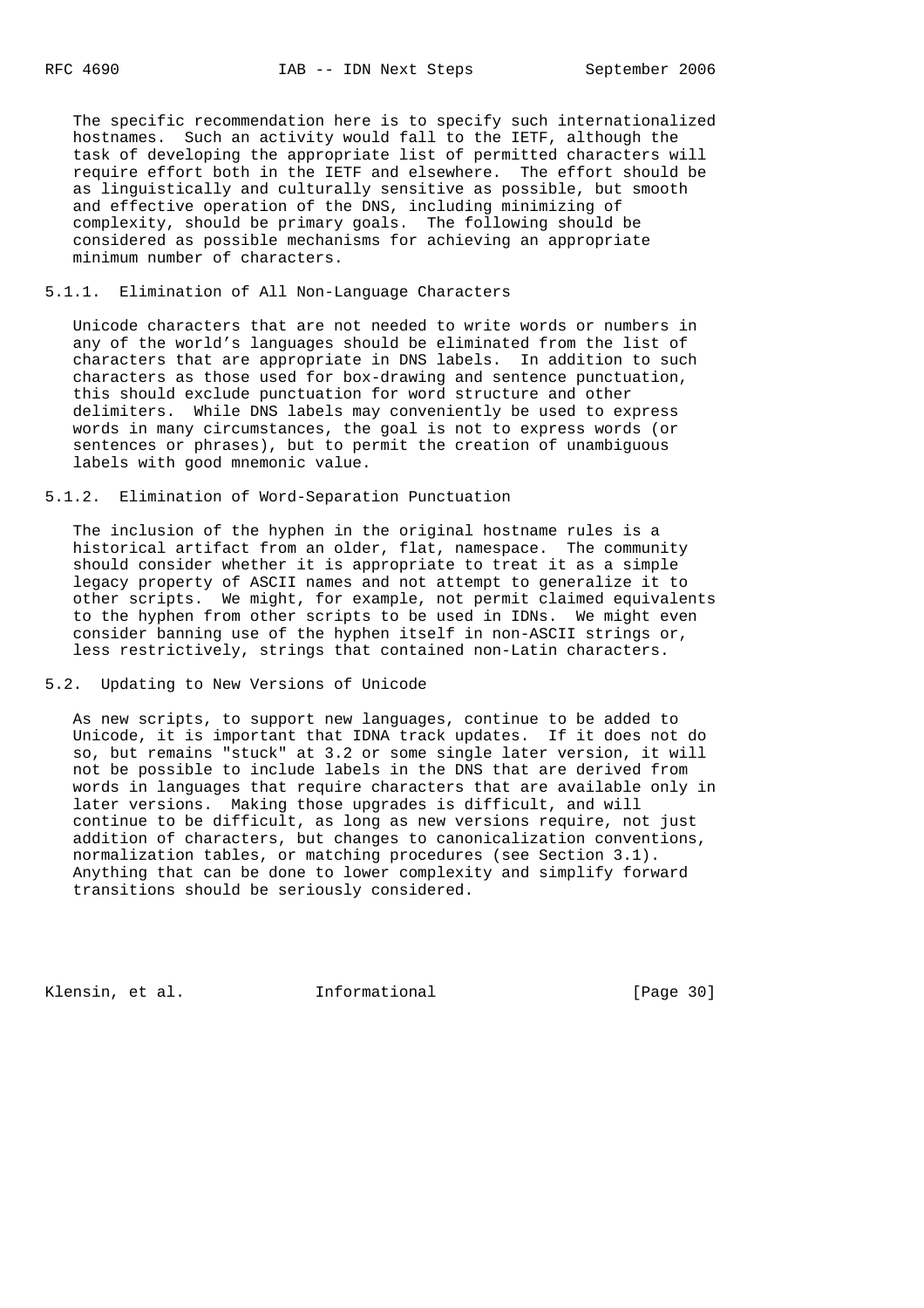#### 5.3. Role and Uses of the DNS

 We wish to remind the community that there are boundaries to the appropriate uses of the DNS. It was designed and implemented to serve some specific purposes. There are additional things that it does well, other things that it does badly, and still other things it cannot do at all. No amount of protocol work on IDNs will solve problems with alternate spellings, near-matches, searching for appropriate names, and so on. Registration restrictions and carefully-designed user interfaces can be used to reduce the risk and pain of attempts to do some of these things gone wrong, as well as reducing the risks of various sort of deliberate bad behavior, but, beyond a certain point, use of the DNS simply because it is available becomes a bad tradeoff. The tradeoff may be particularly unfortunate when the use of IDNs does not actually solve the proposed problem. For example, internationalization of DNS names does not eliminate the ASCII protocol identifiers and structure of URIs [RFC3986] and even IRIs [RFC3987]. Hence, DNS internationalization itself, at any or all levels of the DNS tree, is not a sufficient response to the desire of populations to use the Internet entirely in their own languages and the characters associated with those languages.

 These issues are discussed at more length, and alternatives presented, in [RFC2825], [RFC3467], [INDNS], and [DNS-Choices].

5.4. Databases of Registered Names

 In addition to their presence in the DNS, IDNs introduce issues in other contexts in which domain names are used. In particular, the design and content of databases that bind registered names to information about the registrant (commonly described as "whois" databases) will require review and updating. For example, the whois protocol itself [RFC3912] has no standard capability for handling non-ASCII text: one cannot search consistently for, or report, either a DNS name or contact information that is not in ASCII characters. This may provide some additional impetus for a switch to IRIS [RFC3981] [RFC3982] but also raises a number of other questions about what information, and in what languages and scripts, should be included or permitted in such databases.

## 6. Security Considerations

 This document is simply a discussion of IDNs and IDNA issues; it raises no new security concerns. However, if some of its recommendations to reduce IDNA complexity, the number of available characters, and various approaches to constraining the use of confusable characters, are followed and prove successful, the risks of name spoofing and other problems may be reduced.

Klensin, et al. 1nformational [Page 31]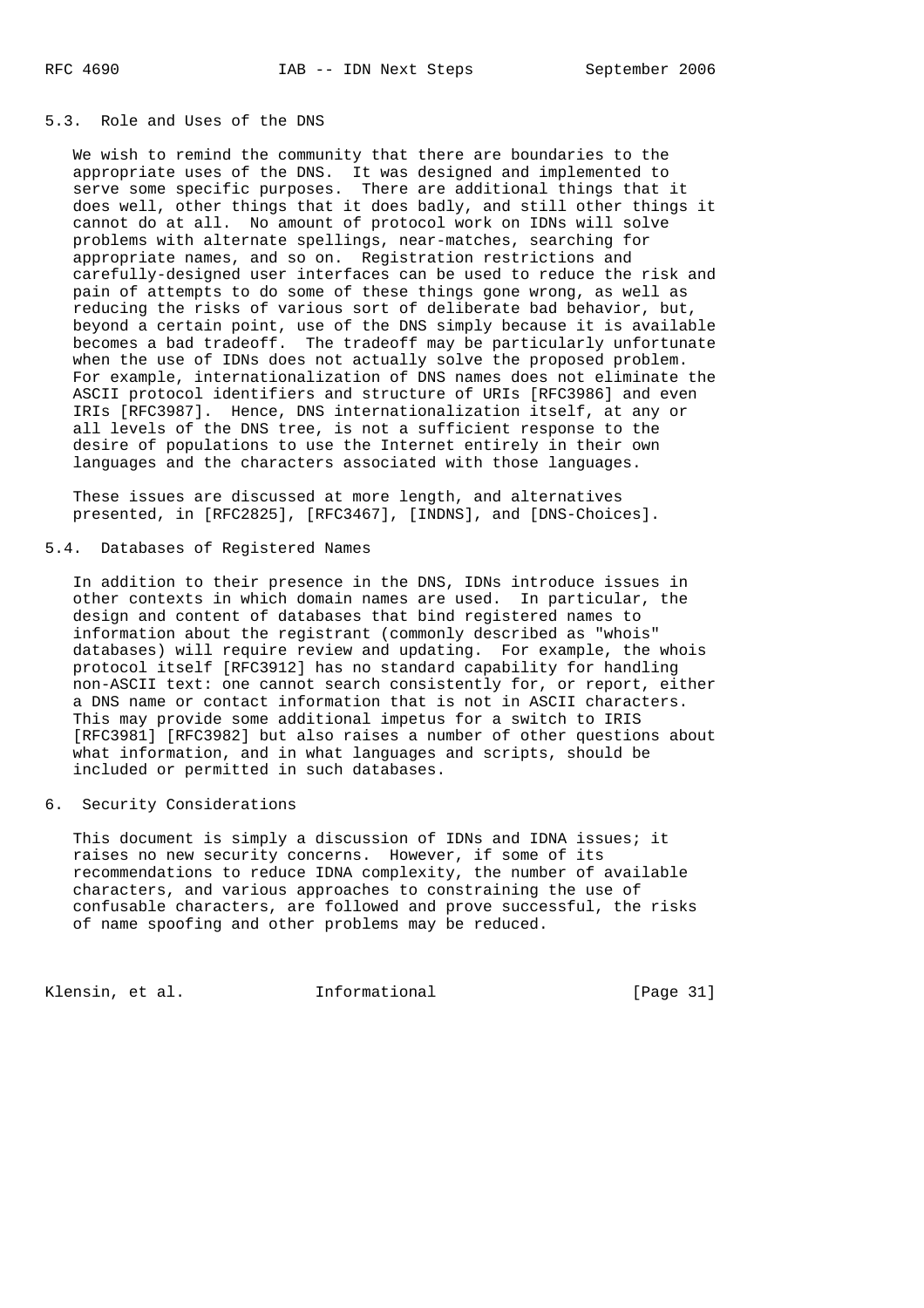## 7. Acknowledgements

 The contributions to this report from members of the IAB-IDN ad hoc committee are gratefully acknowledged. Of course, not all of the members of that group endorse every comment and suggestion of this report. In particular, this report does not claim to reflect the views of the Unicode Consortium as a whole or those of particular participants in the work of that Consortium.

 The members of the ad hoc committee were: Rob Austein, Leslie Daigle, Tina Dam, Mark Davis, Patrik Faltstrom, Scott Hollenbeck, Cary Karp, John Klensin, Gervase Markham, David Meyer, Thomas Narten, Michael Suignard, Sam Weiler, Bert Wijnen, Kurt Zeilenga, and Lixia Zhang.

 Thanks are due to Tina Dam and others associated with the ICANN IDN Working Group for contributions of considerable specific text, to Marcos Sanz and Paul Hoffman for careful late-stage reading and extensive comments, and to Pete Resnick for many contributions and comments, both in conjunction with his former IAB service and subsequently. Olaf M. Kolkman took over IAB leadership for this document after Patrik Faltstrom and Pete Resnick stepped down in March 2006.

 Members of the IAB at the time of approval of this document were: Bernard Aboba, Loa Andersson, Brian Carpenter, Leslie Daigle, Patrik Faltstrom, Bob Hinden, Kurtis Lindqvist, David Meyer, Pekka Nikander, Eric Rescorla, Pete Resnick, Jonathan Rosenberg and Lixia Zhang.

## 8. References

8.1. Normative References

| [ISO10646] | International Organization for Standardization,<br>"Information Technology - Universal Multiple-<br>Octet Coded Character Set (UCS) - Part 1:<br>Architecture and Basic Multilingual Plane"",<br>ISO/IEC 10646-1:2000, October 2000. |
|------------|--------------------------------------------------------------------------------------------------------------------------------------------------------------------------------------------------------------------------------------|
| [RFC3454]  | Hoffman, P. and M. Blanchet, "Preparation of<br>Internationalized Strings ("stringprep")",<br>RFC 3454, December 2002.                                                                                                               |
| [RFC3490]  | Faltstrom, P., Hoffman, P., and A. Costello,<br>"Internationalizing Domain Names in Applications                                                                                                                                     |

(IDNA)", RFC 3490, March 2003.

Klensin, et al. 1nformational [Page 32]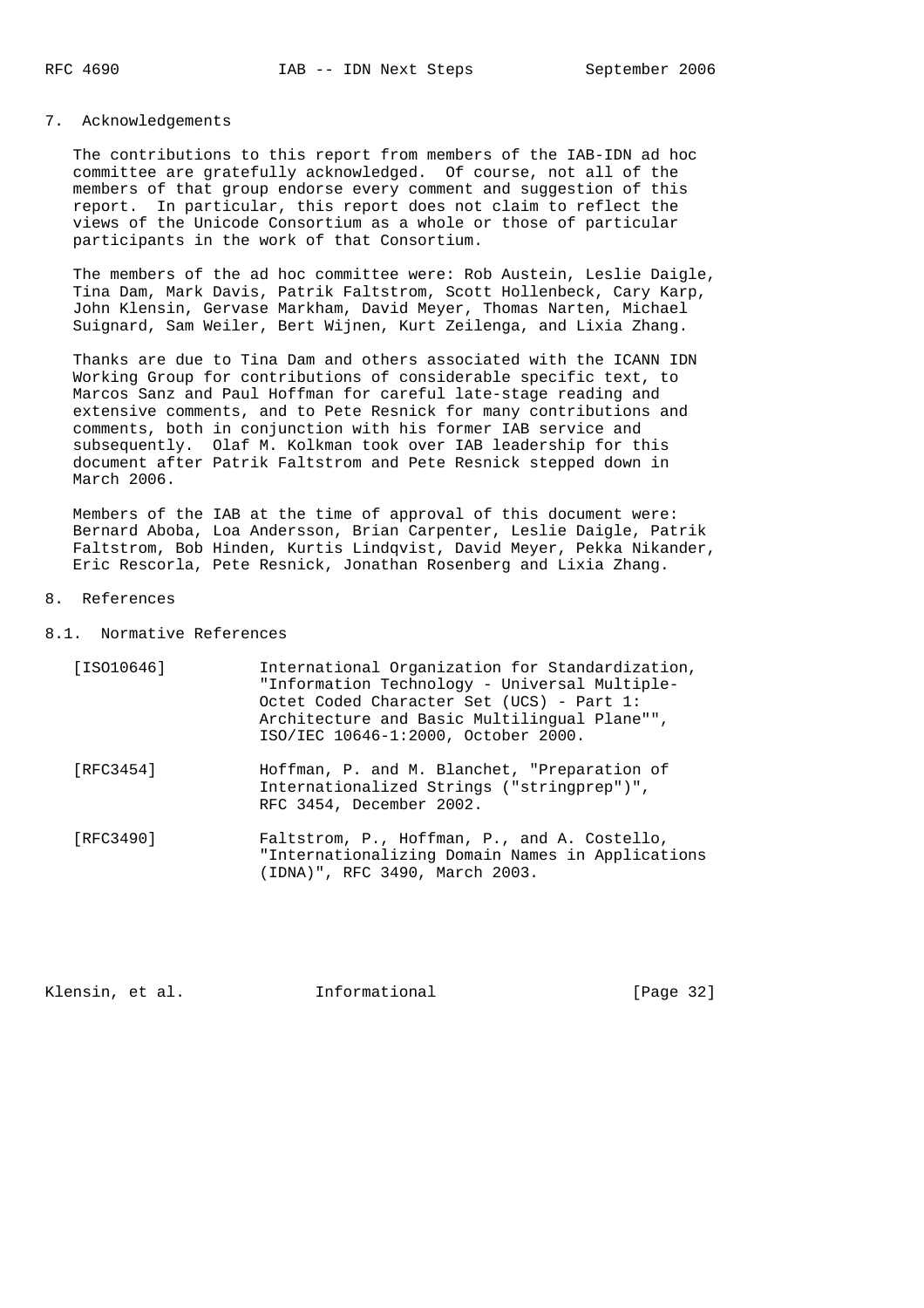- [RFC3491] Hoffman, P. and M. Blanchet, "Nameprep: A Stringprep Profile for Internationalized Domain Names (IDN)", RFC 3491, March 2003.
- [RFC3492] Costello, A., "Punycode: A Bootstring encoding of Unicode for Internationalized Domain Names in Applications (IDNA)", RFC 3492, March 2003.
- [Unicode32] The Unicode Consortium, "The Unicode Standard, Version 3.0", 2000. (Reading, MA, Addison-Wesley, 2000. ISBN 0-201-61633-5). Version 3.2 consists of the definition in that book as amended by the Unicode Standard Annex #27: Unicode 3.1 (http://www.unicode.org/reports/tr27/) and by the Unicode Standard Annex #28: Unicode 3.2 (http://www.unicode.org/reports/tr28/).

## 8.2. Informative References

| [DNS-Choices]   | Faltstrom, P., "Design Choices When Expanding<br>DNS", Work in Progress, June 2005.                                                                                                                                                                               |
|-----------------|-------------------------------------------------------------------------------------------------------------------------------------------------------------------------------------------------------------------------------------------------------------------|
| [ICANNv1]       | ICANN, "Guidelines for the Implementation of<br>Internationalized Domain Names, Version 1.0",<br>March 2003, <http: <br="" general="" www.icann.org="">idn-quidelines-20jun03.htm&gt;.</http:>                                                                    |
| [ICANNv2]       | ICANN, "Guidelines for the Implementation of<br>Internationalized Domain Names, Version 2.0",<br>November 2005, <http: <br="" general="" www.icann.org="">idn-guidelines-20sep05.htm&gt;.</http:>                                                                 |
| [IESG-IDN]      | Internet Engineering Steering Group (IESG), "IESG<br>Statement on IDN", IESG Statements IDN Statement,<br>February 2003, <http: <br="" iesg="" www.ietf.org="">STATEMENTS/IDNstatement.txt&gt;.</http:>                                                           |
| [INDNS]         | National Research Council, "Signposts in<br>Cyberspace: The Domain Name System and Internet<br>Navigation", National Academy Press ISBN 0309-<br>09640-5 (Book) 0309-54979-5 (PDF), 2005, <http: <br="">www7.nationalacademies.org/cstb/pub dns.html&gt;.</http:> |
| [ISO.2022.1986] | International Organization for Standardization,<br>"Information Processing: ISO 7-bit and 8-bit<br>coded character sets: Code extension techniques",<br>ISO Standard 2022, 1986.                                                                                  |
|                 |                                                                                                                                                                                                                                                                   |

| Klensin, et al. | Informational | [Page 33] |  |
|-----------------|---------------|-----------|--|
|                 |               |           |  |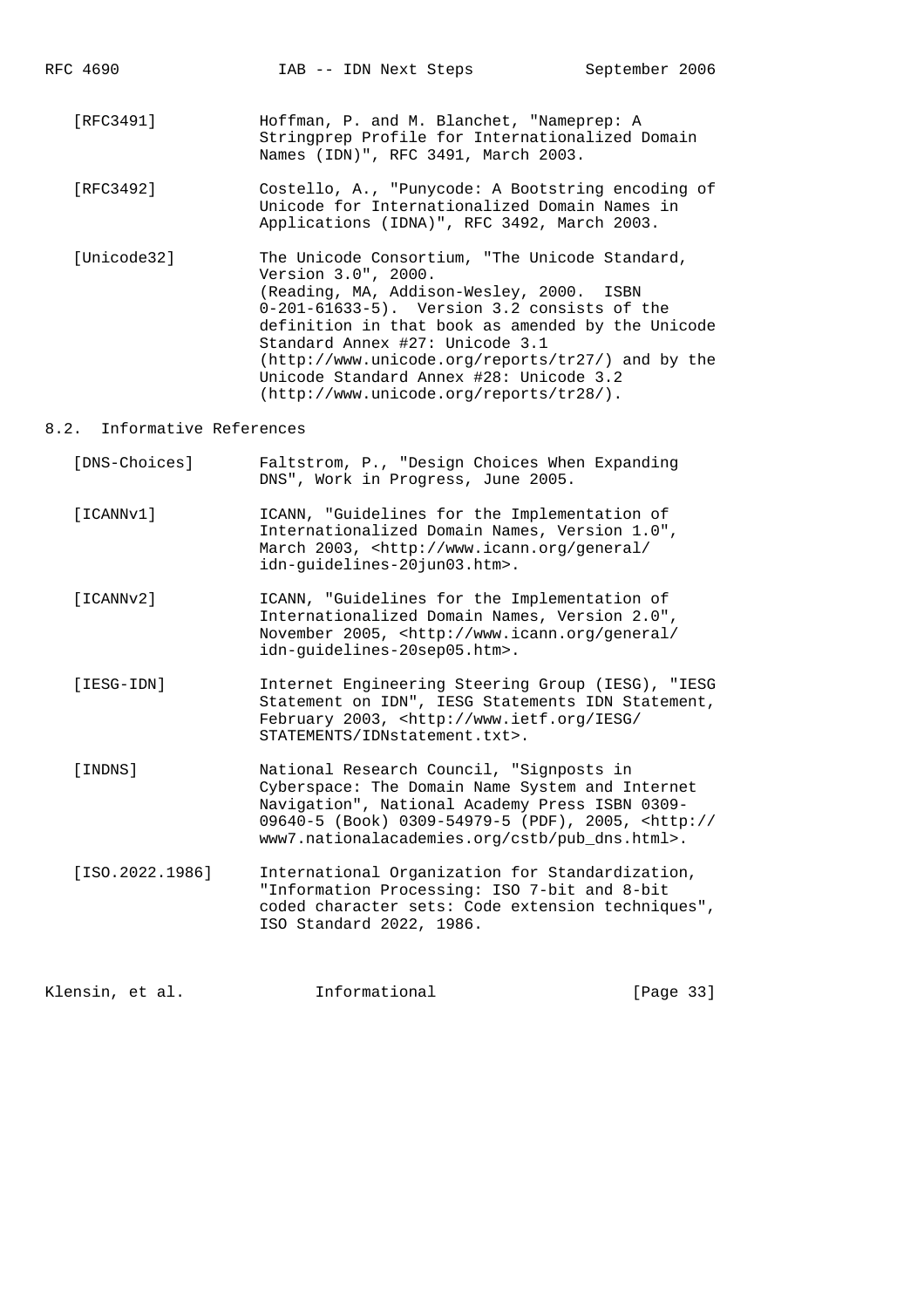[ISO.646.1991] International Organization for Standardization, "Information technology - ISO 7-bit coded character set for information interchange", ISO Standard 646, 1991.

- [ISO.8859.2003] International Organization for Standardization, "Information processing - 8-bit single-byte coded graphic character sets - Part 1: Latin alphabet No. 1 (1998) - Part 2: Latin alphabet No. 2 (1999) - Part 3: Latin alphabet No. 3 (1999) - Part 4: Latin alphabet No. 4 (1998) - Part 5: Latin/Cyrillic alphabet (1999) - Part 6: Latin/ Arabic alphabet (1999) - Part 7: Latin/Greek alphabet (2003) - Part 8: Latin/Hebrew alphabet (1999) - Part 9: Latin alphabet No. 5 (1999) - Part 10: Latin alphabet No. 6 (1998) - Part 11: Latin/Thai alphabet (2001) - Part 13: Latin alphabet No. 7 (1998) - Part 14: Latin alphabet No. 8 (Celtic) (1998) - Part 15: Latin alphabet No. 9 (1999) - Part 16: Part 16: Latin alphabet No. 10 (2001)", ISO Standard 8859, 2003.
- [RFC2277] Alvestrand, H., "IETF Policy on Character Sets and Languages", BCP 18, RFC 2277, January 1998.
- [RFC2825] IAB and L. Daigle, "A Tangled Web: Issues of I18N, Domain Names, and the Other Internet protocols", RFC 2825, May 2000.
	- [RFC3066] Alvestrand, H., "Tags for the Identification of Languages", BCP 47, RFC 3066, January 2001.
	- [RFC3467] Klensin, J., "Role of the Domain Name System (DNS)", RFC 3467, February 2003.
	- [RFC3536] Hoffman, P., "Terminology Used in Internationalization in the IETF", RFC 3536, May 2003.
	- [RFC3743] Konishi, K., Huang, K., Qian, H., and Y. Ko, "Joint Engineering Team (JET) Guidelines for Internationalized Domain Names (IDN) Registration and Administration for Chinese, Japanese, and Korean", RFC 3743, April 2004.
	- [RFC3912] Daigle, L., "WHOIS Protocol Specification", RFC 3912, September 2004.

Klensin, et al. **Informational** [Page 34]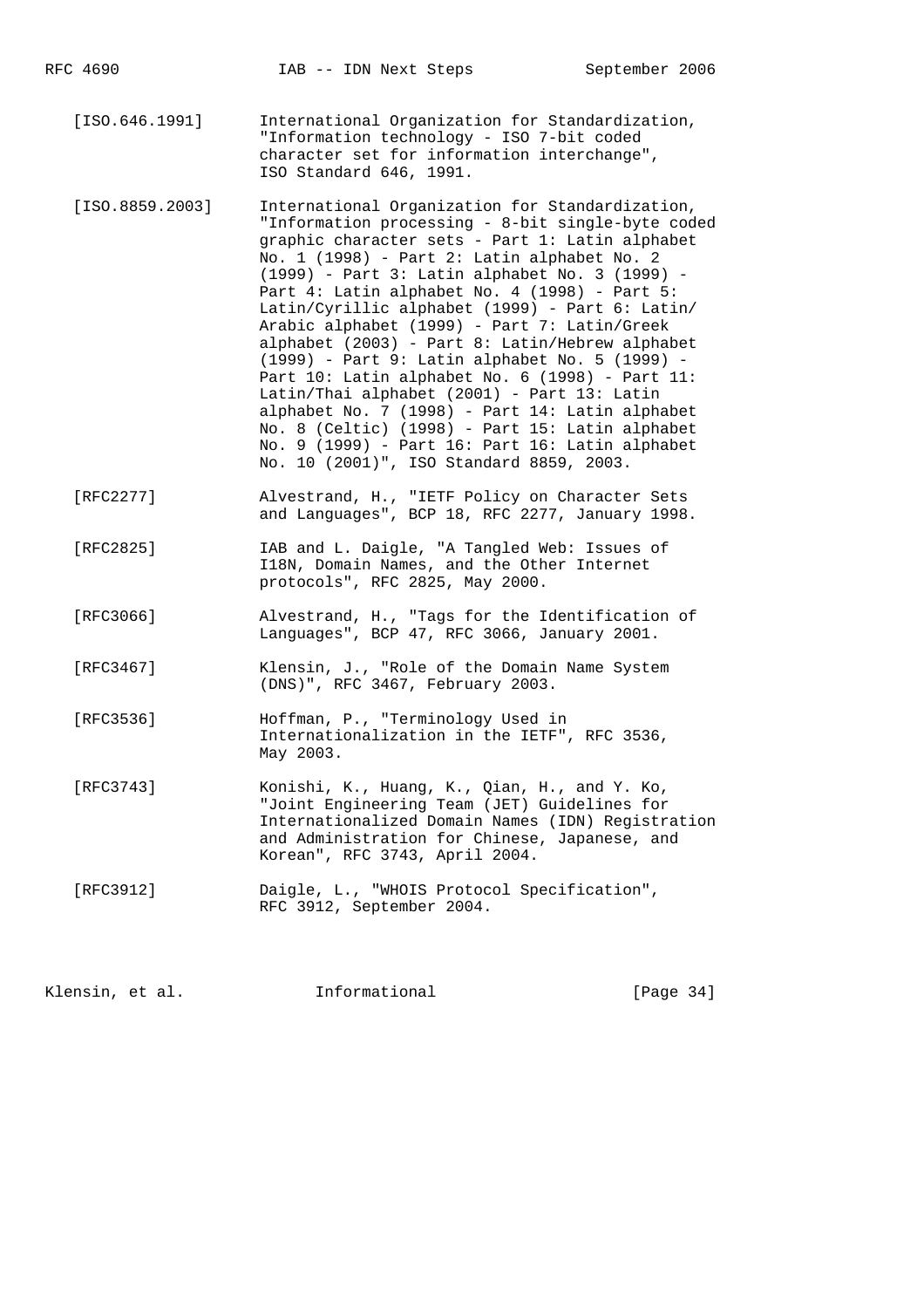[RFC3981] Newton, A. and M. Sanz, "IRIS: The Internet Registry Information Service (IRIS) Core Protocol", RFC 3981, January 2005.

- [RFC3982] Newton, A. and M. Sanz, "IRIS: A Domain Registry (dreg) Type for the Internet Registry Information Service (IRIS)", RFC 3982, January 2005.
- [RFC3986] Berners-Lee, T., Fielding, R., and L. Masinter, "Uniform Resource Identifier (URI): Generic Syntax", STD 66, RFC 3986, January 2005.
- [RFC3987] Duerst, M. and M. Suignard, "Internationalized Resource Identifiers (IRIs)", RFC 3987, January 2005.
- [RFC4185] Klensin, J., "National and Local Characters for DNS Top Level Domain (TLD) Names", RFC 4185, October 2005.
- [RFC4290] Klensin, J., "Suggested Practices for Registration of Internationalized Domain Names (IDN)", RFC 4290, December 2005.
- [RFC4645] Ewell, D., "Initial Language Subtag Registry", RFC 4645, September 2006.
- [RFC4646] Phillips, A. and M. Davis, "Tags for Identifying Languages", BCP 47, RFC 4646, September 2006.
- [UTR] Unicode Consortium, "Unicode Technical Reports", <http://www.unicode.org/reports/>.
- [UTR36] Davis, M. and M. Suignard, "Unicode Technical Report #36: Unicode Security Considerations", November 2005, <http://www.unicode.org/draft/ reports/tr36/tr36.html>.
- [UTR39] Davis, M. and M. Suignard, "Unicode Technical Standard #39 (proposed): Unicode Security Considerations", July 2005, <http:// www.unicode.org/draft/reports/tr39/tr39.html>.
- [Unicode-PR29] The Unicode Consortium, "Public Review Issue #29: Normalization Issue", Unicode PR 29, February 2004.
- [Unicode10] The Unicode Consortium, "The Unicode Standard,

| Klensin, et al. |  | Informational | [Page 35] |  |
|-----------------|--|---------------|-----------|--|
|                 |  |               |           |  |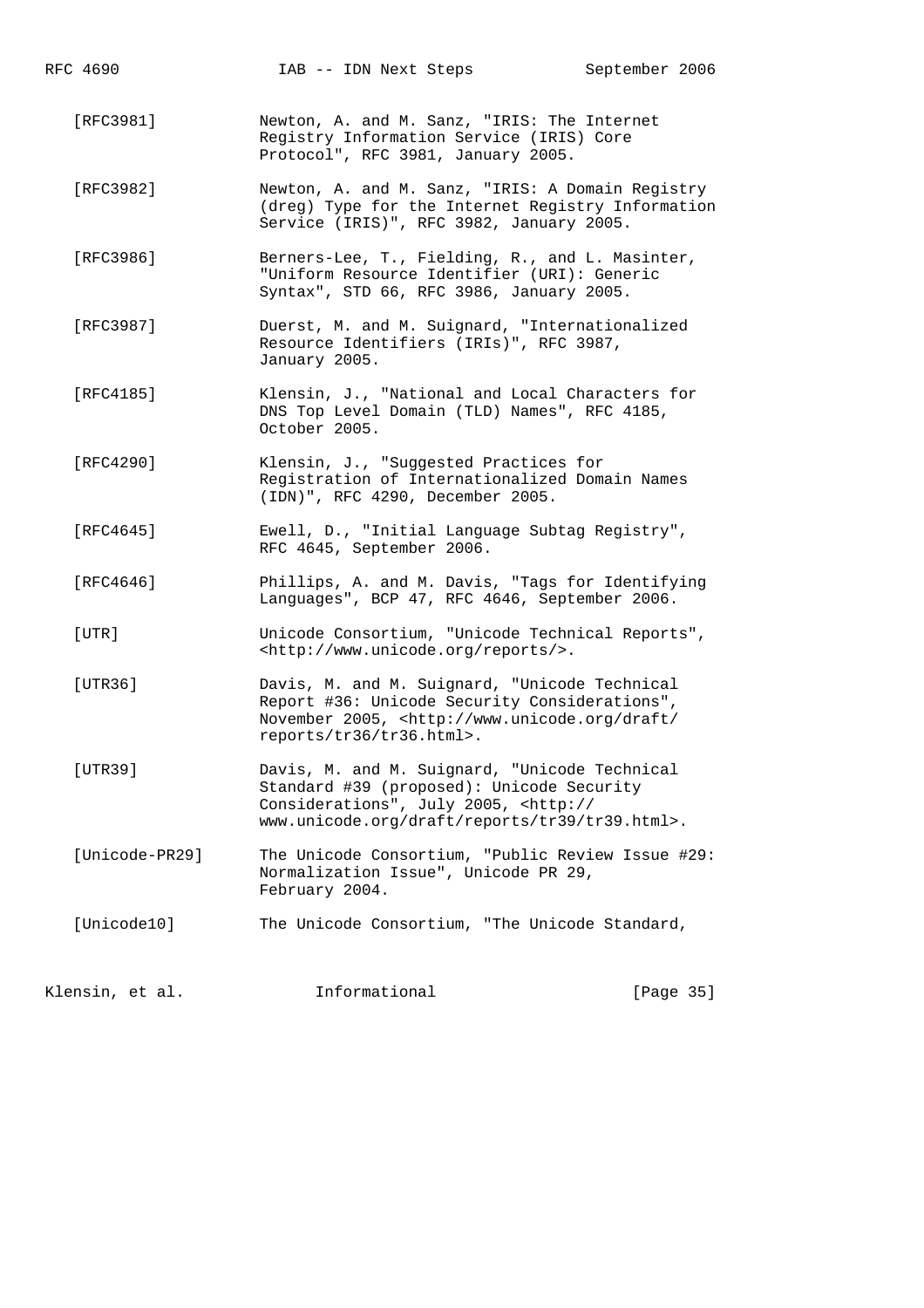Version 1.0", 1991.

 [W3C-Localization] Ishida, R. and S. Miller, "Localization vs. Internationalization", W3C International/ questions/qa-i18n.txt, December 2005.

 [net-utf8] Klensin, J. and M. Padlipsky, "Unicode Format for Network Interchange", Work in Progress, April 2006.

Authors' Addresses

 John C Klensin 1770 Massachusetts Ave, #322 Cambridge, MA 02140 USA

 Phone: +1 617 491 5735 EMail: john-ietf@jck.com

 Patrik Faltstrom Cisco Systems

EMail: paf@cisco.com

 Cary Karp Swedish Museum of Natural History Box 50007 Stockholm SE-10405 Sweden

 Phone: +46 8 5195 4055 EMail: ck@nrm.museum

### IAB

EMail: iab@iab.org

Klensin, et al. 1nformational [Page 36]